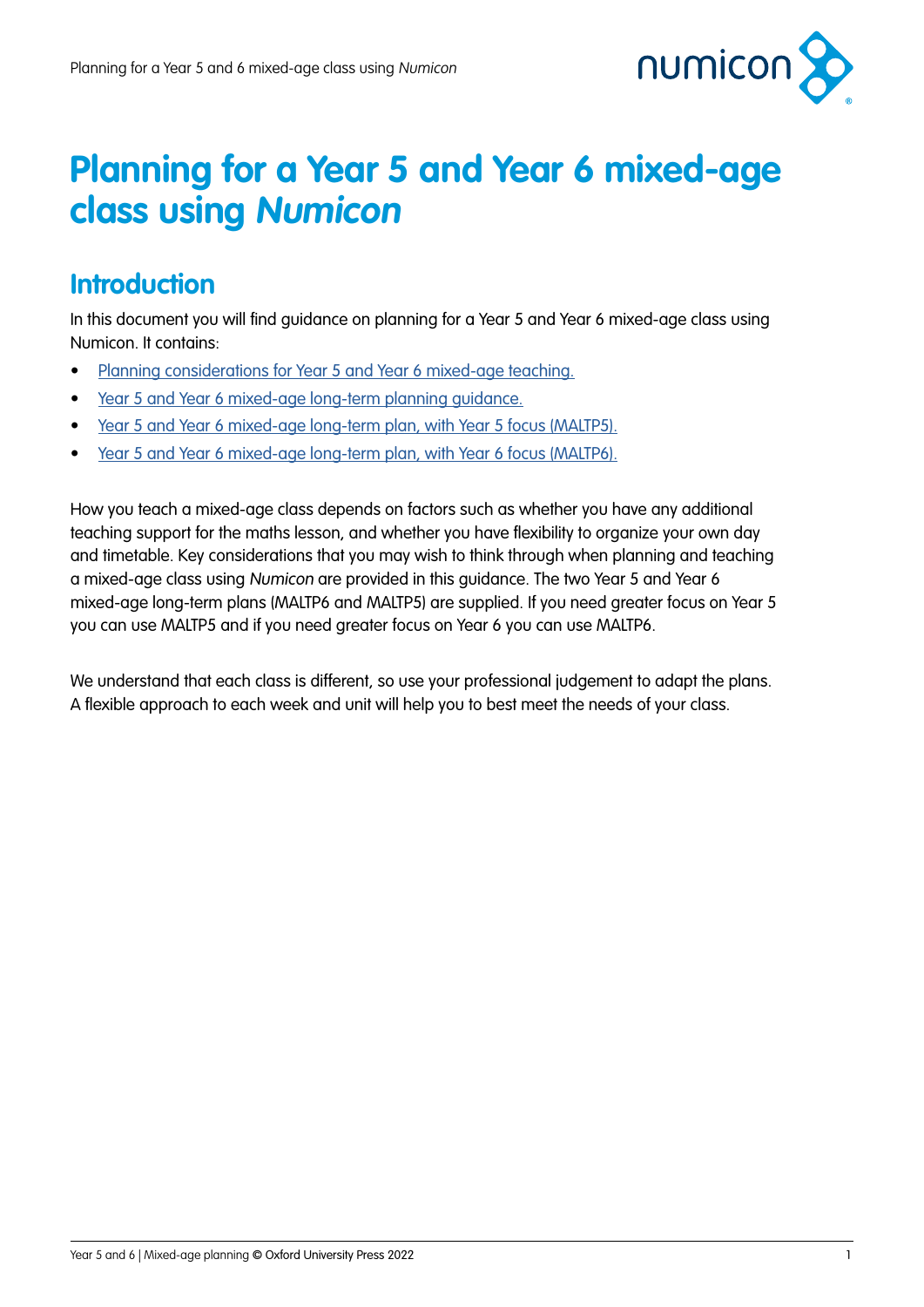# <span id="page-1-0"></span>**Planning considerations for Year 5 and Year 6 mixed-age teaching**

### **Teaching without additional teaching support: some organizational possibilities**

**• Start your teaching based on either the Year 5 objectives (MALTP5) or Year 6 objectives (MALTP6) for the whole class when teaching units with similar objectives.** Organizing the class in mixed-attainment groupings allows Year 6 children to recap and consolidate their own understanding of their previous learning, whilst also supporting the Year 5 children in their understanding of new learning. As the lesson/week progresses, you may wish to incorporate more practice and consolidation time so that when Year 5 children are working independently, you work with the Year 6 children on Year 6 objectives using either guided group work, work with individuals or whole-class teaching.

| <b>Teaching</b><br>sequence          | Day 1                                                                                                                                     | Day 2                                                                                                                                         | Day 3                                                                                            | Day 4                                                                                                                                         | Day 5                                                                                                                             |
|--------------------------------------|-------------------------------------------------------------------------------------------------------------------------------------------|-----------------------------------------------------------------------------------------------------------------------------------------------|--------------------------------------------------------------------------------------------------|-----------------------------------------------------------------------------------------------------------------------------------------------|-----------------------------------------------------------------------------------------------------------------------------------|
| Input (new<br>teaching<br>objective) | Whole-class<br>Year 5 NC<br>objective<br>teaching input.                                                                                  | Whole-class<br>Year 5 NC<br>objective<br>teaching input.<br>Extension<br>questions for<br>Year 6 within<br>whole-class<br>input.              | Year 5 only<br>guided group<br>work.<br>Year 4 work<br>independently<br>on task set on<br>Day 4. | Whole-class<br>Year 5 NC<br>objective<br>teaching input.<br>Extension<br>questions for<br>Year 6 within<br>whole-class<br>input.              | Year 6 only<br>guided group<br>work.<br>Year 5 work<br>independently<br>on task set on<br>Day 4.                                  |
| Year 5<br>children                   | Mixed-age Year<br>5/6 groupings.<br>Teacher<br>circulates whole<br>class - asks<br>Year 6 extension<br>questions<br>during<br>small-group | Collaborative<br>work without<br>teaching<br>support.                                                                                         | Independent<br>work without<br>teaching<br>support.                                              | Teacher input<br>with Year 5.<br>Includes<br>setting up a<br>learning task<br>that Year 5 will<br>continue with<br>independently<br>on Day 5. | Mixed-age<br><b>Year 5/6</b><br>groupings.<br>Teacher<br>circulates whole<br>$class - asks$<br>extension/<br>support<br>questions |
| Year 6<br>children                   | discussions.                                                                                                                              | Teacher input<br>with Year 6.<br>Includes<br>setting up a<br>learning task<br>that Year 6 will<br>continue with<br>independently<br>on Day 3. | Teacher guided<br>input.                                                                         | Independent<br>work without<br>teaching<br>support.                                                                                           | during<br>small-group<br>discussions.                                                                                             |

• An example of a teaching week could look like this: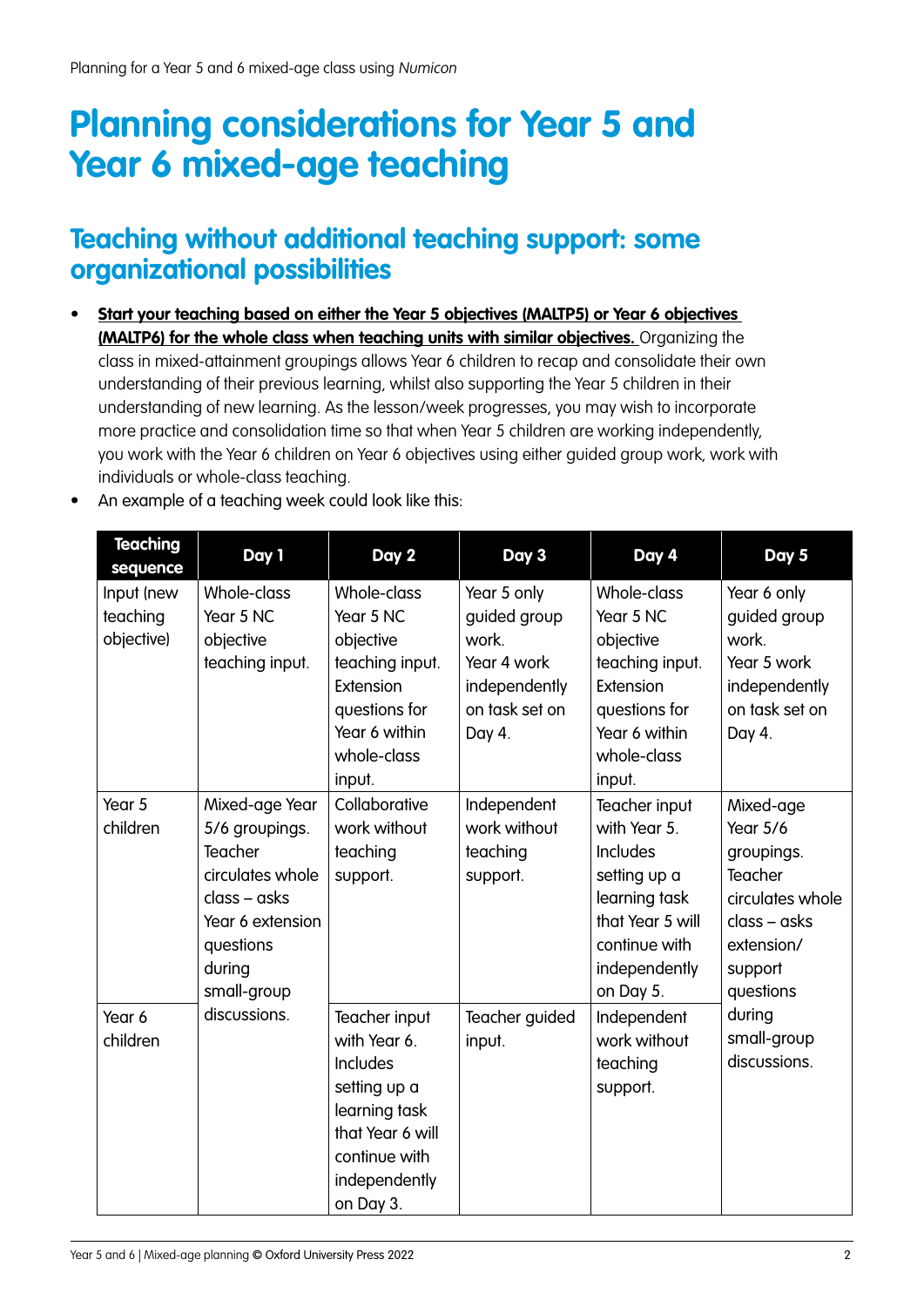- **• Organize the maths lesson to allow for two entirely separate maths teaching inputs.** This organization allows you to split your class and your input into Year 5 objectives and Year 6 objectives. Careful consideration needs to be given to how to structure your day to allow for this, and to ensure that those children not involved are occupied with other work.
- **• Make use of other group work times within the school day.** Make use of other group work times within the school day to create opportunities for guided maths time and extra maths input teaching time outside of the maths lesson.

### **Teaching with additional teaching support: some organizational possibilities**

- If you have an additional adult in the classroom, the logistics of managing mixed-age teaching may be simpler.
- Best practice is to ensure that the teacher remains responsible for the learning and progress of every child in the class and spends equal teaching time with every child regardless of attainment or age group.
- An example of a teaching week could look like this:

| Teaching<br>sequence | Day 1                                                       | Day 2                                                                                                | Day 3                                                                                                | Day 4                                                                                       | Day 5                                                                                                |
|----------------------|-------------------------------------------------------------|------------------------------------------------------------------------------------------------------|------------------------------------------------------------------------------------------------------|---------------------------------------------------------------------------------------------|------------------------------------------------------------------------------------------------------|
| Input                | Whole-class<br>Year 5 objective<br>teaching input.          | Year 5 teacher<br>input with<br>additional<br>teaching<br>support for Year<br>6 independent<br>work. | Year 6 teacher<br>input with<br>additional<br>teaching<br>support for Year<br>5 independent<br>work. | Year 5 teacher<br>input with<br>additional<br>teaching<br>support for Year<br>6 group work. | Year 6 teacher<br>input with<br>additional<br>teaching<br>support for Year<br>5 independent<br>work. |
| Year 5               | Additional<br>teaching<br>support for Year<br>5 group work. | Additional<br>teaching<br>support for Year<br>5 group work.                                          | Teacher Year 5<br>input.                                                                             | Additional<br>teaching<br>support for Year<br>5 independent<br>work.                        | Teacher Year 5<br>input.                                                                             |
| Year 6               | <b>Teacher Year</b><br>6 input and<br>guided group<br>work. | <b>Teacher Year</b><br>6 input and<br>guided group<br>work.                                          | Additional<br>teaching<br>support for Year<br>6 group work.                                          | <b>Teacher Year</b><br>6 input and<br>guided group<br>work.                                 | Additional<br>teaching<br>support for Year<br>6 independent<br>work.                                 |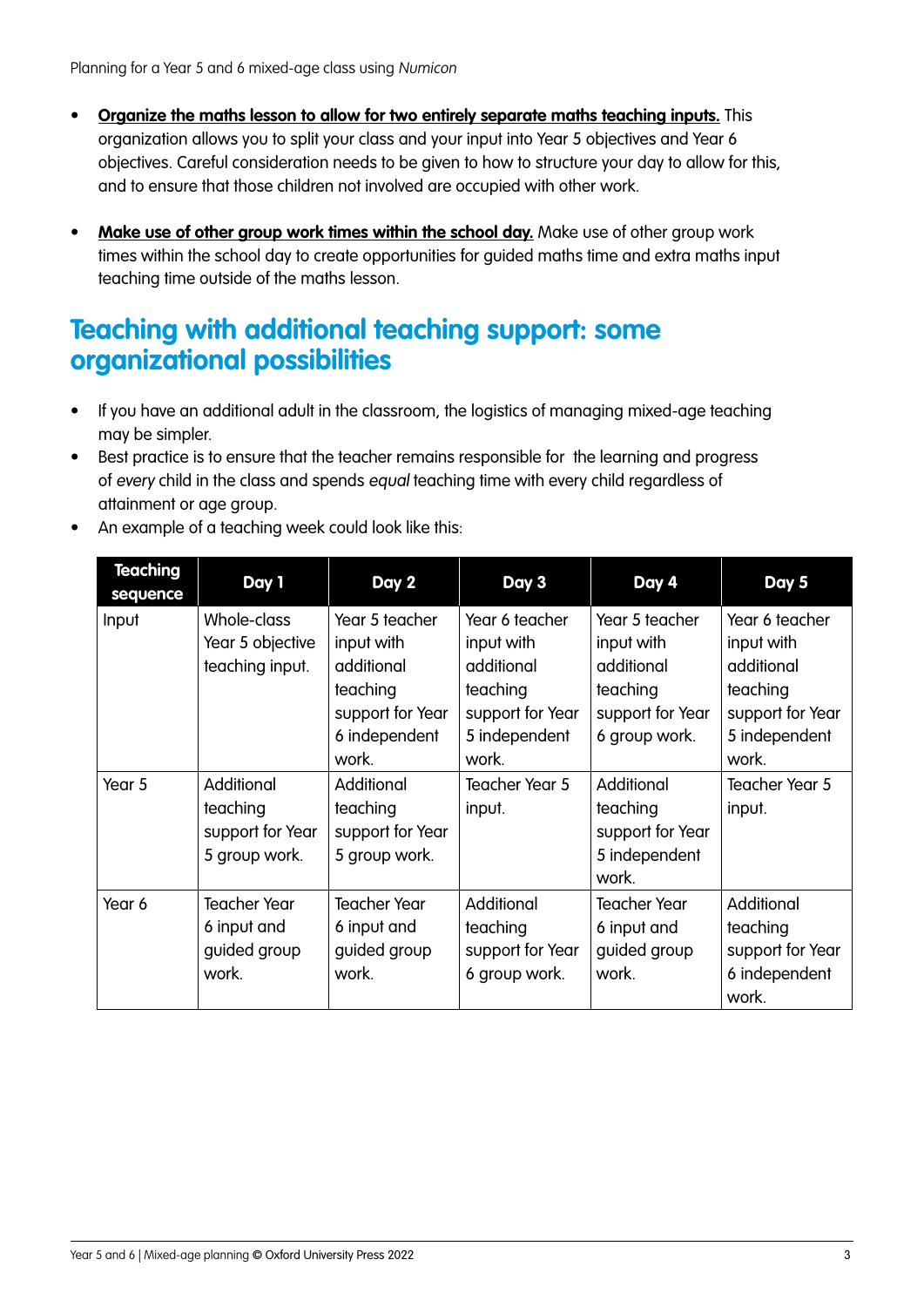### <span id="page-3-0"></span>**Year 5 and Year 6 mixed-age long-term planning guidance**

- There are two versions of the Year 5 and Year 6 MALTP. Both will support the Year 6 children to be prepared for the Year 6 SATs.
- MALTP5 broadly follows the Year 5 recommended order. However, the Activity Groups have been grouped based on the topic and key mathematical ideas. The Year 6 Activity Groups have then been matched to these.
- MALTP6 broadly follows the Year 6 recommended order with Year 5 activity groups matched on topic and key mathematical ideas.
- The order here is therefore different from both the Year 5 and Year 6 single year group long-term plans and you will need to be aware that children may need additional support with prerequisite skills.
- If you decide to move strands around, consider what learning needs to have happened first to ensure children can successfully progress to the new units. The progression of number, place value, multiplication, division and fractions should be very carefully considered.
- For each of the activity groups, we suggest that you decide which of the activities to complete, extend or combine. If you need to use additional time to enable children to achieve objectives, keep in mind the impact that this extra time will have on coverage of other activity groups over the year. However, as we are still in a time of curriculum recovery, we recommend that mastering understanding of the concepts is the core priority.

#### **How does this plan differ from the single-year plans?**

- Activity groups from Year 5 have been matched to Year 6 and vice versa to ensure that teaching is based on very similar ideas from both year groups, and to make your teaching more manageable.
- The order of some units has been changed to ensure that similar ideas are taught for both year groups. It is advisable to look at the single age group long-term plans (SALTP) to be aware that children may need additional support with prerequisite skills.
- In MALTP5 it has been necessary to split some Activity Groups for example, the Year 6 Numbers and the Number System Units 1 and 2. There are also some matched activity groups where the number of activity groups or activities does not match across the year groups. This is partly due to the Year 6 programme of study containing many investigation units to support the statutory testing window and to prepare the children for the next stage of their learning. In these instances, you will have to use your professional judgement whether to extend the Year 6 unit or to reduce the number of activities to support both year groups. You may choose to leave some of the Year 5 units until the Year 6 are working on their investigations as exemplified in MALTP6.
- In MALTP6 it has been necessary to split some Activity Groups for example, the Year 6 Numbers and the Number System Units 1 and 2. There are also some matched units where the number of activities does not match across the year groups. In these instances, you will have to use your professional judgement whether to extend or reduce the number of activities to support both year groups. On other occasions two units have been matched against one, e.g., Year 5 NNS3 and Year 6 NNS1 Activity 4 and Calc 8. This is to enable the Year 6 content to be covered before the statutory testing window whilst developing linked concepts.
- In both MALTP options you will need to decide whether your Year 6 children need to revisit some of the Year 5 content or focus on new learning and consolidation of the Year 6 units.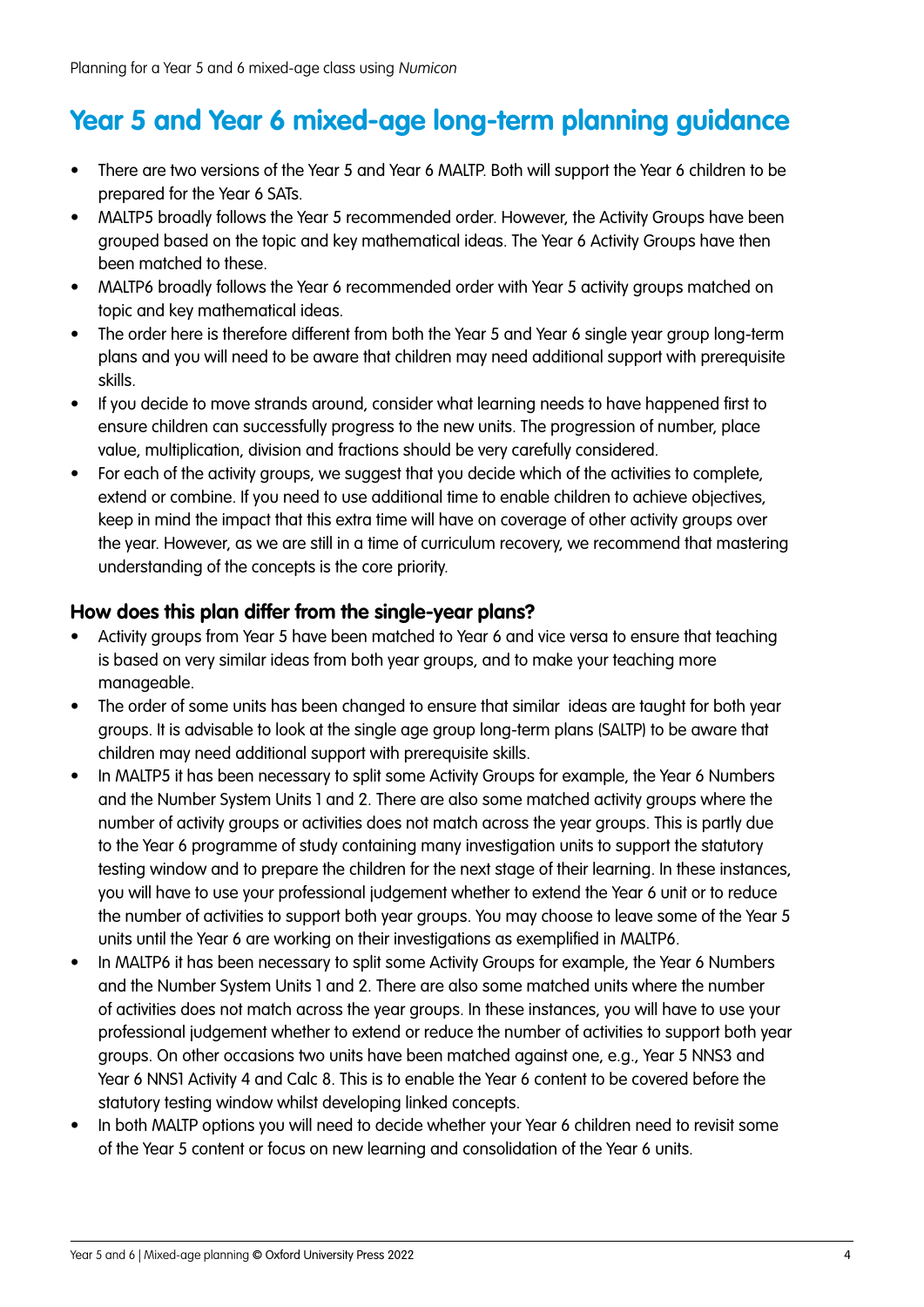- The '**Getting Started**' unit is recommended for those classes who are new to Numicon. For this reason, we have suggested that you use the Year 5 unit for all your children. You will need to decide whether you cover the activities in a couple of lessons or as short activities over your first teaching week. If your children are not new to Numicon, you may decide to start at **Preparing for Formal Testing 1**.
- **• Preparing for Formal Testing** is a strand that only features in Year 6. Unit 1 provides children with the opportunity to reflect on their own understanding and confidence across different mathematical topics and question types, whereas Unit 2 explores problem solving strategies. You could complete Unit 1 and Unit 2 with both your year groups. For the Year 5 children you could use some of the milestone assessment cards which can be found on Oxford Owl or alternatively you could create your own questions.

#### **Flexible planning for the Year 5 and Year 6 mixed-age class: consolidation and SATs**

• For Year 6 children, you might want to build in a week for consolidation and SATs revision into the last week of the Spring term. For Year 5 children, you could equally provide time for consolidation of key concepts or you could continue with the next activity group on the MALTP.

#### **More online and in the printed Teaching Handbooks**

You can find further information on the contents of each Activity Group, single year group planning documents, templates and more in the [Numicon](https://www.oxfordowl.co.uk/login?active-tab=teachers) printed Teaching Handbooks and on Numicon [Online.](https://www.oxfordowl.co.uk/login?active-tab=teachers)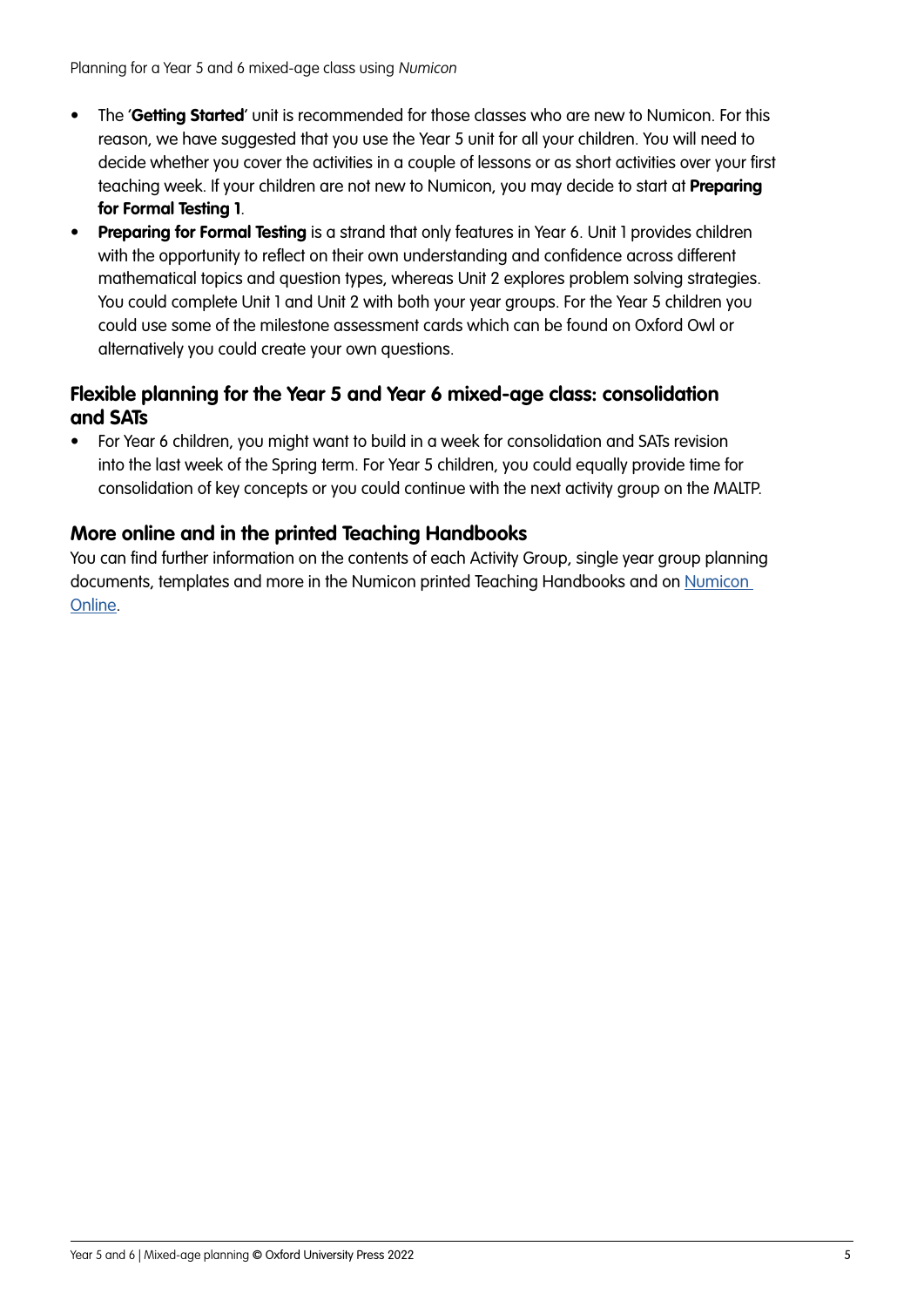### <span id="page-5-0"></span>**Year 5 and Year 6 mixed-age long-term plan (MALTP5)**

Direct links to each set of activities are included in the planning charts below. After logging into your [Numicon Online](https://www.oxfordowl.co.uk/login?active-tab=teachers) subscription, you can then click on any of the links in the planning charts to open those activities in the Online Teaching Handbooks.

Please note that KMI stands for Key Maths Ideas.

| <b>Y5 Strand and activity</b><br>group number        | <b>Y5 Activity group title</b>                                                                                                                                 | <b>Y6 Strand and activity</b><br>group number                             | Y6 Activity group title                                                                                                                                        |
|------------------------------------------------------|----------------------------------------------------------------------------------------------------------------------------------------------------------------|---------------------------------------------------------------------------|----------------------------------------------------------------------------------------------------------------------------------------------------------------|
| <b>Getting Started</b>                               | Getting started with apparatus and imagery<br>KMI: Pattern, Adding, Subtracting, Multiplying,<br>Dividing, Place value, Mathematical thinking and<br>reasoning | <b>Getting Started - Y5 unit</b>                                          | Getting started with apparatus and imagery<br>KMI: Pattern, Adding, Subtracting, Multiplying,<br>Dividing, Place value, Mathematical thinking and<br>reasoning |
| <b>Preparing for Formal Testing</b><br>I - Y6 unit   | Self-assessment and choosing imagery<br>KMI: Mathematical thinking and reasoning                                                                               | <b>Preparing for Formal</b><br><b>Testing I</b>                           | Self-assessment and choosing imagery<br>KMI: Mathematical thinking and reasoning                                                                               |
| <b>Preparing for Formal Testing</b><br>$2 - Y6$ unit | Problem solving strategies<br>KMI: Reasoning, Problem solving, Mathematical<br>thinking and reasoning                                                          | <b>Preparing for Formal</b><br><b>Testing 2</b>                           | Problem solving strategies<br>KMI: Reasoning, Problem solving, Mathematical<br>thinking and reasoning                                                          |
| <b>Numbers and the</b><br><b>Number System I</b>     | Working with numbers up to a million<br>KMI: Counting, Place value, Ordering,<br>Mathematical thinking and reasoning                                           | <b>Numbers and the</b><br><b>Number System I</b><br><b>Activities I-3</b> | Working with numbers beyond a million<br>KMI: Place value, Ordering, Rounding,<br>Mathematical thinking and reasoning                                          |
| <b>Numbers and the</b><br><b>Number System 2</b>     | Exploring equivalence with fractions<br>KMI: Fractions, Equivalence, Mathematical<br>thinking and reasoning                                                    | <b>Numbers and the</b><br><b>Number System 2</b>                          | <b>Fractions</b><br>KMI: Fractions, Equivalence, Mathematical<br>thinking and reasoning                                                                        |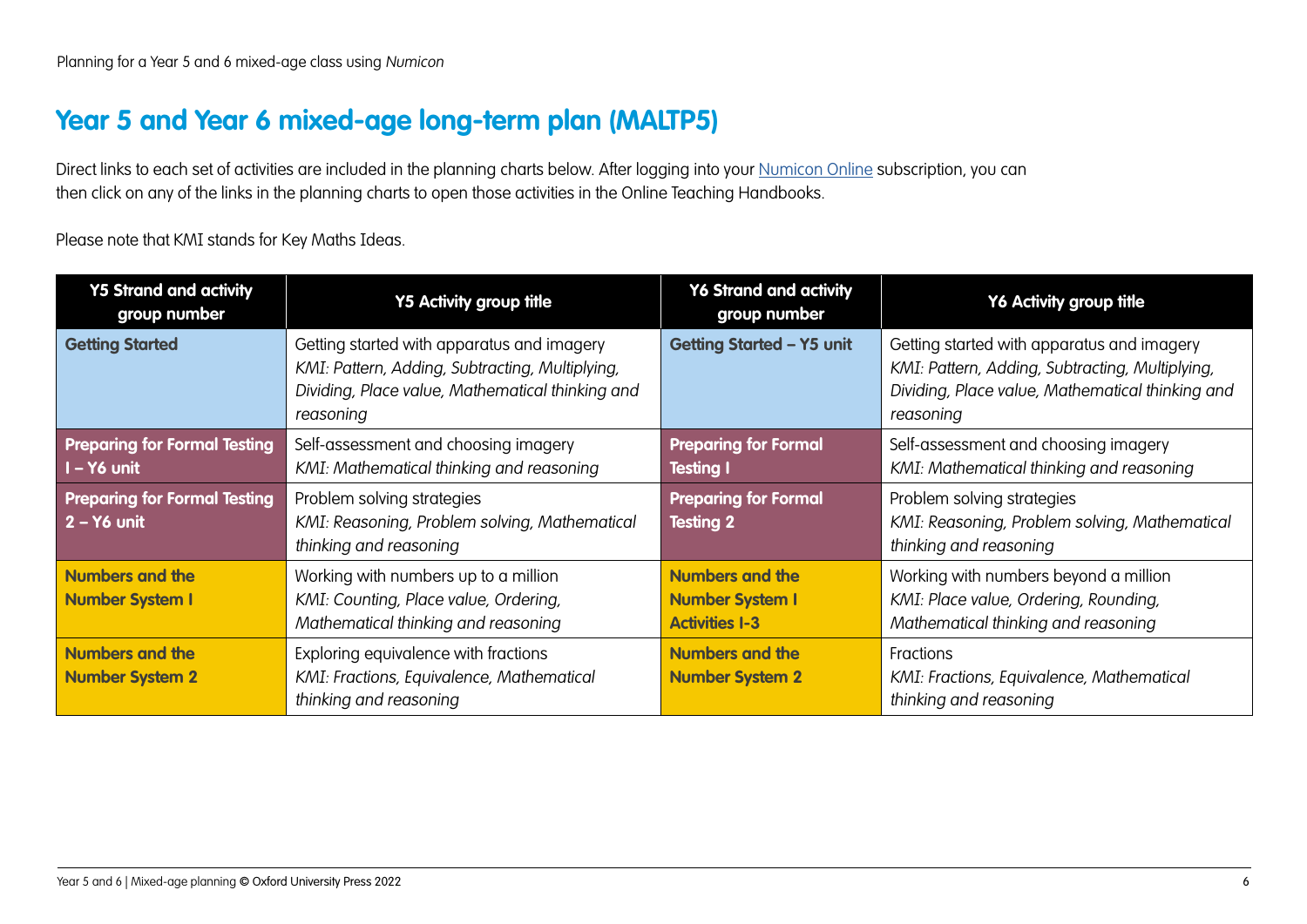| <b>Y5 Strand and activity</b><br>group number    | <b>Y5 Activity group title</b>                                                                                                                                                                                                                                                                                                                        | <b>Y6 Strand and activity</b><br>group number                         | Y6 Activity group title                                                                                    |  |  |
|--------------------------------------------------|-------------------------------------------------------------------------------------------------------------------------------------------------------------------------------------------------------------------------------------------------------------------------------------------------------------------------------------------------------|-----------------------------------------------------------------------|------------------------------------------------------------------------------------------------------------|--|--|
| <b>Numbers and the</b><br><b>Number System 3</b> | Understanding decimals<br>KMI: Fractions, Equivalence, Multiplying (scaling<br>structure), Place value, Mathematical thinking and                                                                                                                                                                                                                     | <b>Numbers and the</b><br><b>Number System I</b><br><b>Activity 4</b> | Working with decimals<br>KMI: Place value, Ordering, Rounding,<br>Mathematical thinking and reasoning      |  |  |
|                                                  | reasoning                                                                                                                                                                                                                                                                                                                                             | <b>Calculating 8</b>                                                  | Converting fractions and decimals<br>KMI: Equivalence, Fractions, Place value,                             |  |  |
| <b>Numbers and the</b><br><b>Number System 6</b> | Comparing and ordering fractions<br>KMI: Fractions, Equivalence, Ordering,<br>Mathematical thinking and reasoning                                                                                                                                                                                                                                     |                                                                       | Decimals, Multiplicative thinking, Mathematical<br>thinking and reasoning                                  |  |  |
| <b>Geometry I</b>                                | Measuring angles<br>KMI: Angles, Rotation, Equivalence, Invariance,<br>Ordering, Being logical                                                                                                                                                                                                                                                        | <b>Geometry I</b>                                                     | 2D shapes and angles<br>KMI: Angle, Rotation, Statistics, Communicating                                    |  |  |
| Y5/6 mixed-age plan.                             | For the next seven Y5 units you will need to decide whether your Y6 children need to revisit some of the Y5 content or focus on deepening their understanding of these<br>three Y6 units. Alternatively, you may choose to leave some of the Y5 units until the Y6 children are working on the investigating tasks. See also the alternative Y6 Focus |                                                                       |                                                                                                            |  |  |
| <b>Calculating I</b>                             | Developing fluency with adding and subtracting<br>calculations and understanding inverse<br>relationships<br>KMI: Adding, Subtracting, Inverse, Pattern,<br>Mathematical thinking and reasoning                                                                                                                                                       | <b>Calculating I</b><br><b>Activities 4-5</b>                         | Adding and subtracting large numbers<br>KMI: Counting, Place value, Mathematical<br>thinking and reasoning |  |  |
| <b>Calculating 2</b>                             | Strategies for bridging when adding and<br>subtracting mentally<br>KMI: Adding, Subtracting, Fractions, Bridging,<br>Mathematical thinking and reasoning                                                                                                                                                                                              | <b>Calculating I</b><br><b>Activities 4-5</b>                         | Adding and subtracting large numbers<br>KMI: Counting, Place value, Mathematical<br>thinking and reasoning |  |  |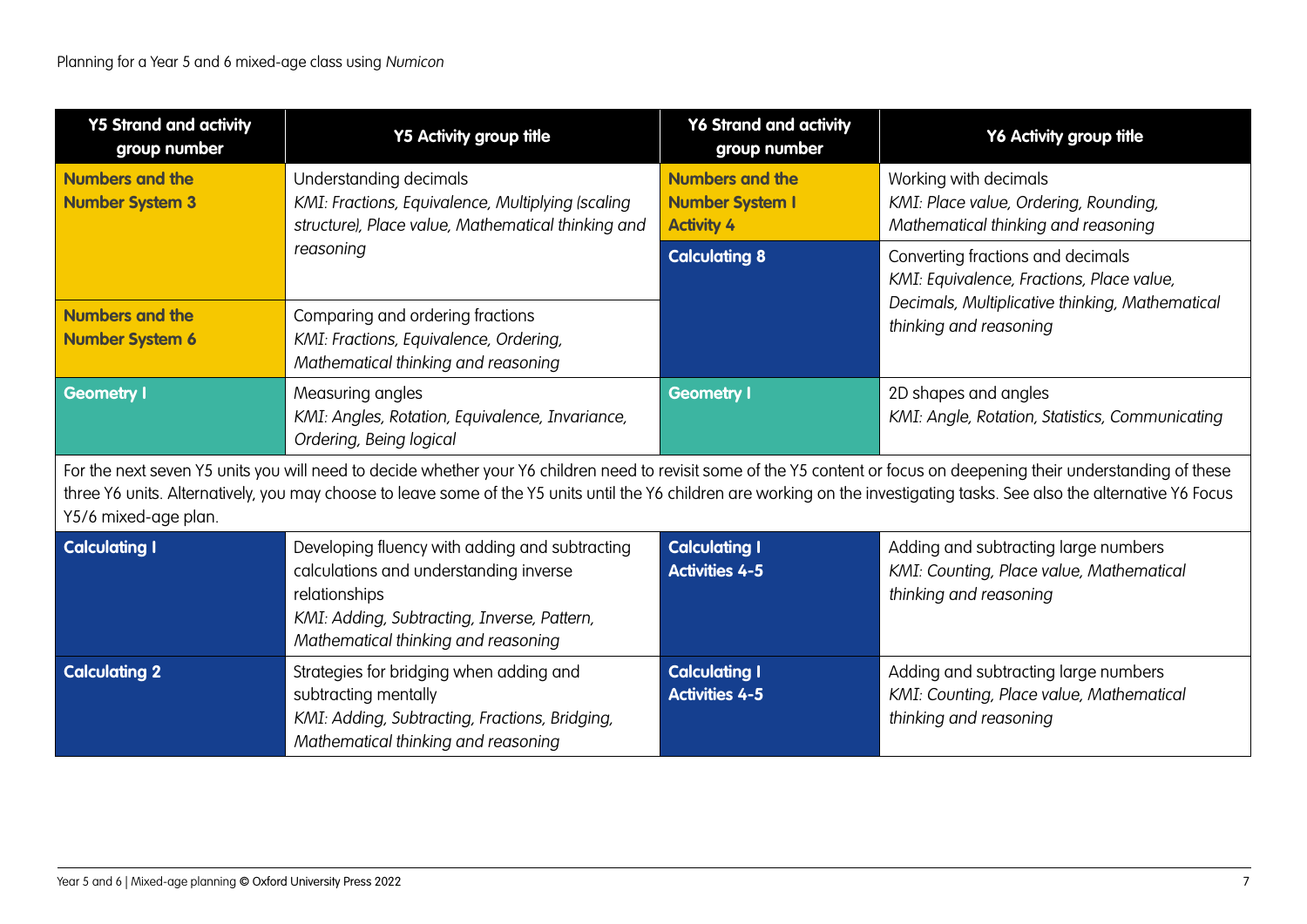| <b>Y5 Strand and activity</b><br>group number    | <b>Y5 Activity group title</b>                                                                                                                       | <b>Y6 Strand and activity</b><br>group number | Y6 Activity group title                                                                                                       |
|--------------------------------------------------|------------------------------------------------------------------------------------------------------------------------------------------------------|-----------------------------------------------|-------------------------------------------------------------------------------------------------------------------------------|
| <b>Numbers and the</b><br><b>Number System 4</b> | Estimating and rounding<br>KMI: Counting, Place value, Ordering,<br>Mathematical thinking and reasoning                                              | <b>Calculating 3</b>                          | Estimating, rounding and equivalence<br>KMI: Counting, Place value, Equivalence,<br>Mathematical thinking and reasoning       |
| <b>Calculating 3</b>                             | Further strategies for adding and subtracting<br>KMI: Adding, Subtracting, Place value, Pattern,<br>Mathematical thinking and reasoning              |                                               |                                                                                                                               |
| <b>Numbers and the Number</b><br><b>System 5</b> | Working with negative numbers<br>KMI: Negative numbers, Ordering, Mathematical<br>thinking and reasoning                                             | <b>Calculating I</b><br><b>Activities I-3</b> | Adding and subtracting negative numbers in<br>context<br>KMI: Counting, Place value, Mathematical<br>thinking and reasoning   |
| <b>Calculating 5</b>                             | Written methods of adding<br>KMI: Adding, Place value, Decimals, Mathematical<br>thinking and reasoning                                              | <b>Calculating 4</b>                          | Column methods for adding and subtracting<br>KMI: Adding, Subtracting, Place value,<br>Equivalence, Mathematical thinking and |
| <b>Calculating 6</b>                             | Written methods of subtracting<br>KMI: Subtracting, Place value, Decimals,<br>Mathematical thinking and reasoning                                    |                                               | reasoning                                                                                                                     |
| <b>Geometry 2</b>                                | <b>Transformations</b><br>KMI: Transformation, Reflection, Equivalence,<br>Invariance, Being logical                                                 | <b>Geometry 3</b>                             | Transformations in the four quadrants<br>KMI: Transformation, Translation, Reflection,<br>Invariants, Communicating           |
| <b>Pattern and Algebra I</b>                     | Exploring sequences and number patterns<br>KMI: Generalizing, Pattern, Mathematical thinking<br>and reasoning                                        | <b>Pattern and Algebra 2</b>                  | Exploring number sequences and relationships<br>KMI: Generalizing, Pattern, Function,<br>Mathematical thinking and reasoning  |
| <b>Calculating 4</b>                             | Developing fluency with multiplying and dividing<br>KMI: Multiplying, Dividing, Pattern, Fractions,<br>Decimals, Mathematical thinking and reasoning | <b>Calculating 2</b>                          | Multiplying and dividing<br>KMI: Multiplying, Dividing, Equivalence,<br>Mathematical thinking and reasoning                   |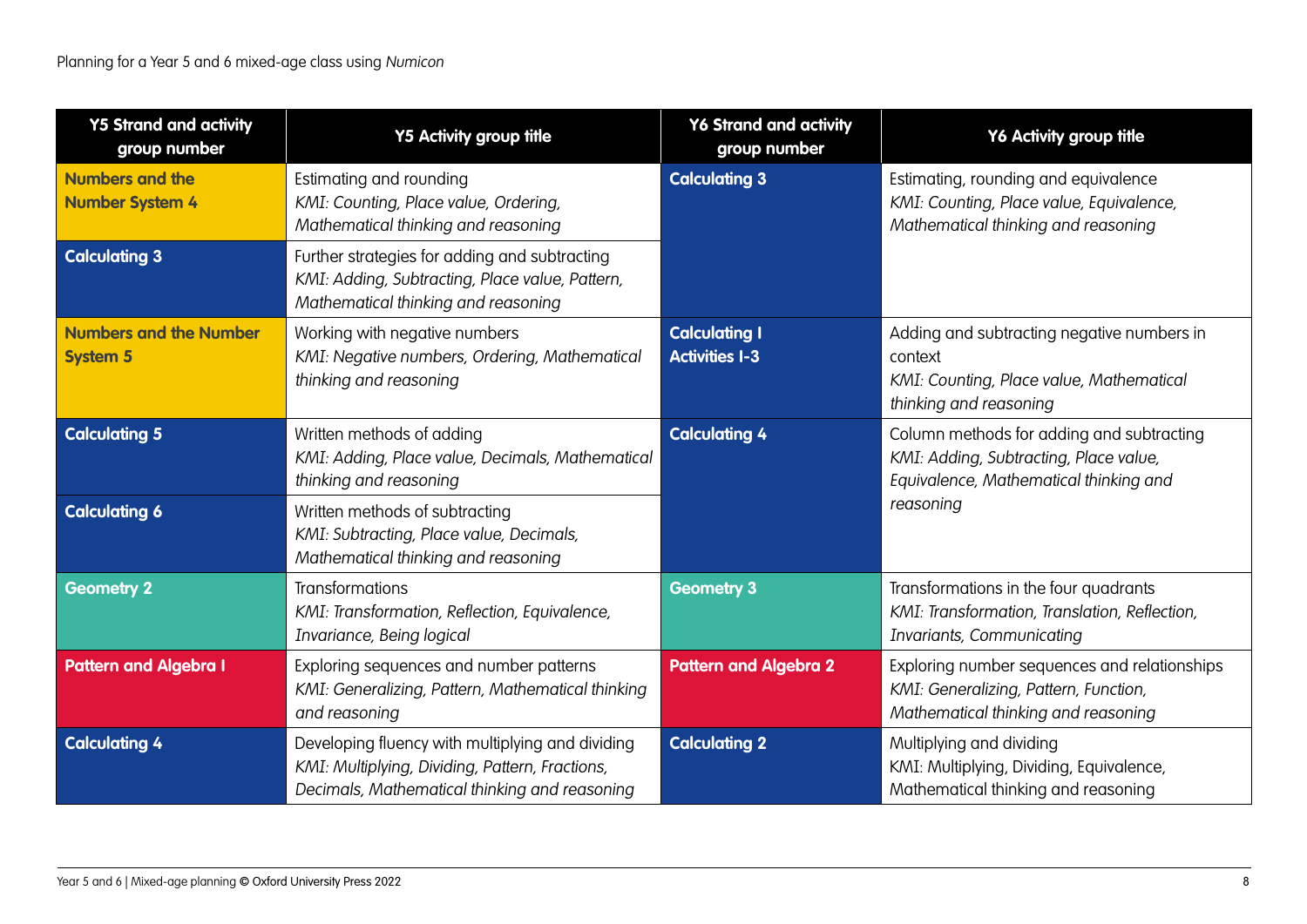| <b>Y5 Strand and activity</b><br>group number | <b>Y5 Activity group title</b>                                                                                                                                                                                                                                                                                                                       | <b>Y6 Strand and activity</b><br>group number | Y6 Activity group title                                                                                                                                                 |
|-----------------------------------------------|------------------------------------------------------------------------------------------------------------------------------------------------------------------------------------------------------------------------------------------------------------------------------------------------------------------------------------------------------|-----------------------------------------------|-------------------------------------------------------------------------------------------------------------------------------------------------------------------------|
| <b>Pattern and Algebra 3</b>                  | Properties of number<br>KMI: Generalizing, Pattern, Mathematical thinking<br>and reasoning                                                                                                                                                                                                                                                           | <b>Pattern and Algebra I</b>                  | Multiples, factors and primes<br>KMI: Equivalence, Factors, Multiples, Primes,<br>Composite numbers, Non-computational thinking,<br>Mathematical thinking and reasoning |
| Focus Y5/6 mixed-age plan.                    | For the next three Y5 units you will need to decide whether your Y6 children need to revisit some of the Y5 content or focus on deepening their understanding of the Y6<br>unit Calculating 6. Alternatively, you may choose to leave some of the Y5 units until the Y6 children are working on the investigating tasks. See also the alternative Y6 |                                               |                                                                                                                                                                         |
| <b>Calculating 7</b>                          | Multiplying and dividing by 10, 100 and 1000<br>KMI: Multiplying, Dividing, Pattern, Place value,<br>Decimals, Mathematical thinking and reasoning                                                                                                                                                                                                   | <b>Calculating 6</b>                          | Exploring calculations: multi-step non-routine<br>problems and order of operations<br>KMI: Adding, Subtracting, Multiplying, Dividing,                                  |
| <b>Calculating 8</b>                          | Using mental methods for multiplying and dividing<br>KMI: Multiplying, Dividing, Distributive property,<br>Mathematical thinking and reasoning                                                                                                                                                                                                       |                                               | Equivalence, Mathematical thinking and<br>reasoning                                                                                                                     |
| <b>Calculating 9</b>                          | Division with remainders<br>KMI: Dividing, Pattern, Place value, Fractions,<br>Decimals, Mathematical thinking and reasoning                                                                                                                                                                                                                         |                                               |                                                                                                                                                                         |
| <b>Calculating 12</b>                         | Written methods of multiplying<br>KMI: Multiplying, Distributive property,<br>Mathematical thinking and reasoning                                                                                                                                                                                                                                    | <b>Calculating 9</b>                          | Written column methods of multiplying<br>KMI: Dividing, Place value, Fractions, Equivalence,<br>Mathematical thinking and reasoning                                     |
| <b>Calculating 13</b>                         | Written methods of dividing<br>KMI: Dividing, Mathematical thinking and<br>reasoning                                                                                                                                                                                                                                                                 | <b>Calculating 10</b>                         | Introducing long written methods of dividing<br>KMI: Multiplying, Place value, Inverse, Decimals,<br>Mathematical thinking and reasoning                                |
| <b>Measurement 3</b>                          | Calculating area and perimeter<br>KMI: Area, Length and distance, Being logical                                                                                                                                                                                                                                                                      | <b>Measurement 2</b>                          | Areas of 2D shapes<br>KMI: Transformation, Rotation, Reflection, Area,<br>Communicating                                                                                 |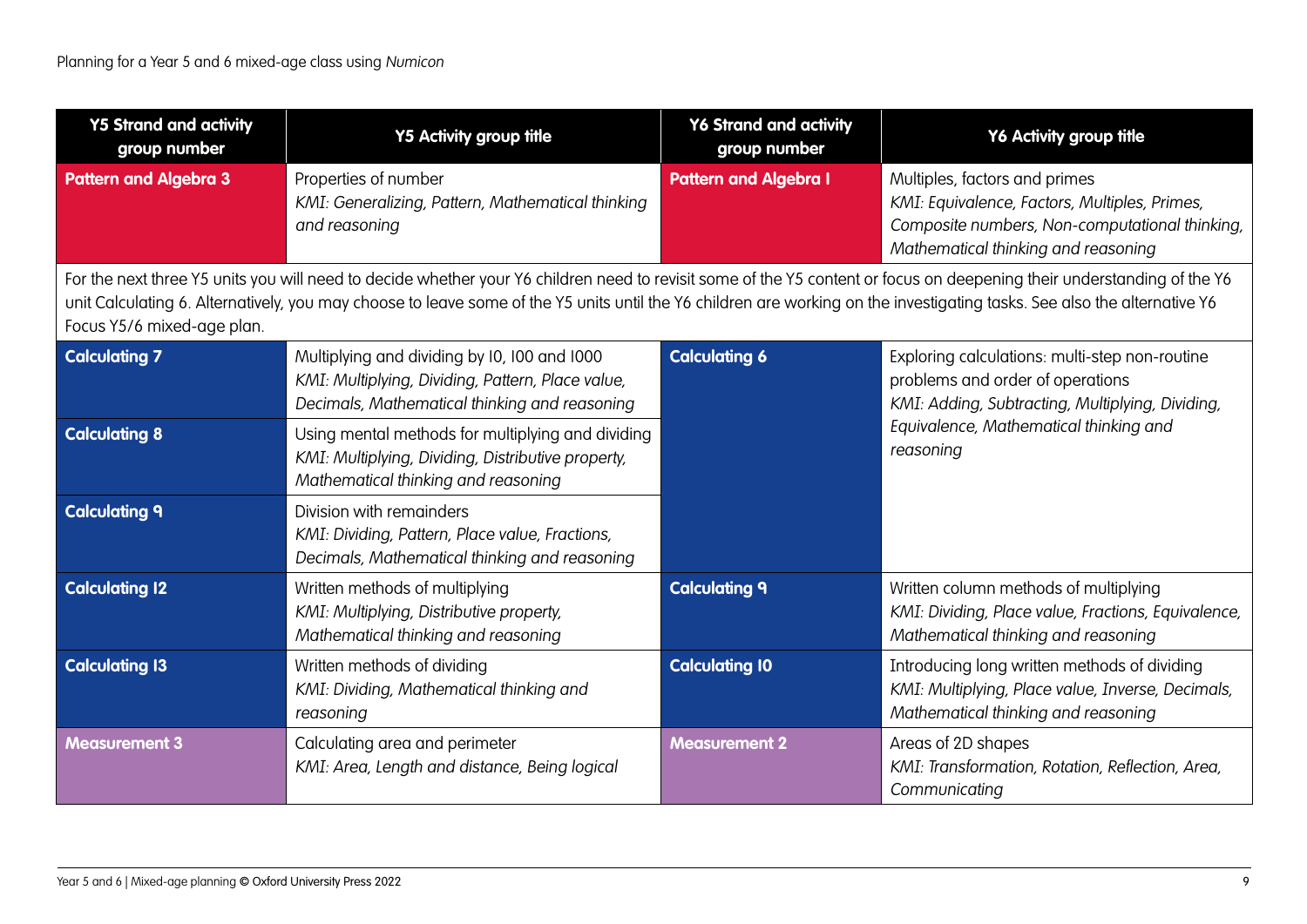| <b>Y5 Strand and activity</b><br>group number | <b>Y5 Activity group title</b>                                                                                                                   | <b>Y6 Strand and activity</b><br>group number | Y6 Activity group title                                                                                                                          |
|-----------------------------------------------|--------------------------------------------------------------------------------------------------------------------------------------------------|-----------------------------------------------|--------------------------------------------------------------------------------------------------------------------------------------------------|
| <b>Measurement 5</b>                          | Working with area and perimeter<br>KMI: Area, Length and distance, Being logical                                                                 | <b>Measurement 3</b>                          | 3D shapes - nets and surface area<br>KMI: Area, Communicating, Angle, Working in 2D<br>and 3D                                                    |
| <b>Measurement 4</b>                          | Estimating volume and capacity<br>KMI: Volume and capacity, Working in 2D and 3D,<br>Equivalence, Standard units                                 | <b>Measurement 4</b>                          | Volume and scaling<br>KMI: Length, Area, Volume and capacity, Working<br>in 2D and 3D, Scaling                                                   |
| <b>Geometry 3</b>                             | Exploring angles<br>KMI: Angles, Rotation, /Equivalence, Parts and<br>properties, Classifying, Being logical                                     | <b>Geometry 2</b>                             | Circles<br>KMI: Invariants, Statistics, Scaling                                                                                                  |
| <b>Calculating 10</b>                         | Proportion and ratio<br>KMI: Fractions, Equivalence, Ratio, Multiplicative<br>thinking, Mathematical thinking and reasoning                      | <b>Calculating 7</b>                          | Ratio and proportion<br>KMI: Fractions, Equivalence, Order, Ratio,<br>Multiplicative thinking, Dimension, Mathematical<br>thinking and reasoning |
| <b>Calculating II</b>                         | Percentages<br>KMI: Percentages, Equivalence, Mathematical<br>thinking and reasoning                                                             | <b>Calculating 5</b>                          | Percentages<br>KMI: Multiplicative thinking, Equivalence,<br>Fractions, Ratio and proportion, Mathematical<br>thinking and reasoning             |
| <b>Measurement 2</b>                          | Interpreting charts and graphs<br>KMI: Collecting data, Organizing data,<br>Representing data, Temperature, Time                                 | <b>Measurement I</b>                          | Statistics, charts and graphs<br>KMI: Statistics, Arithmetic mean, Speed                                                                         |
| <b>Calculating 14</b>                         | Calculating fractions of amounts<br>KMI: Fractions, Dividing, Equivalence,<br>Mathematical thinking and reasoning                                | <b>Calculating II</b>                         | Adding and subtracting with fractions<br>KMI: Equivalence, Fractions, Adding, Subtracting,<br>Mathematical thinking and reasoning                |
| <b>Calculating 15</b>                         | Calculating with fractions<br>KMI: Fractions, Equivalence, Adding, Subtracting,<br>Multiplying, Dividing, Mathematical thinking and<br>reasoning | <b>Calculating 12</b>                         | Multiplying and dividing fractions<br>KMI: Multiplying, Dividing, Equivalence, Fractions,<br>Mathematical thinking and reasoning                 |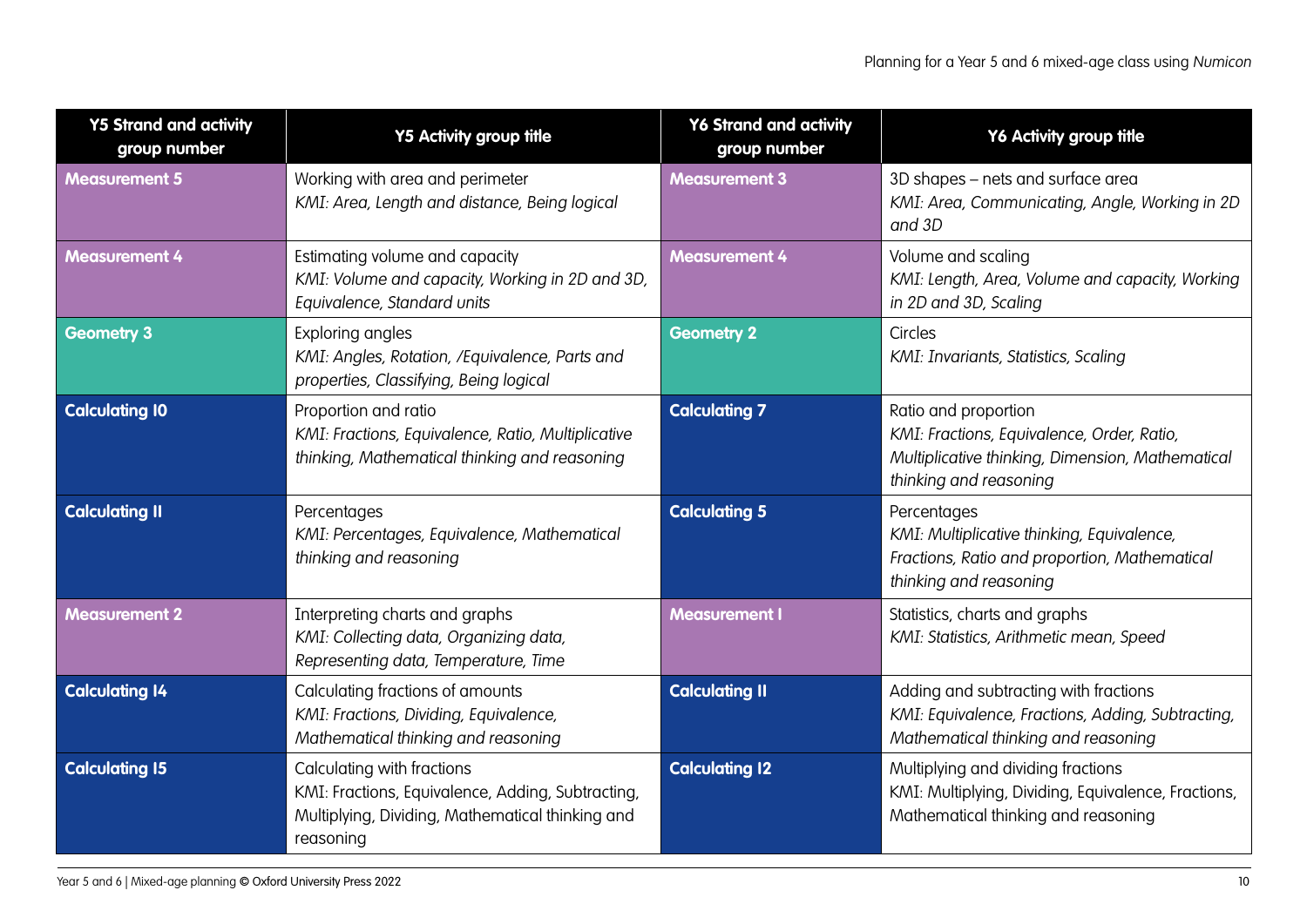| <b>Y5 Strand and activity</b><br>group number    | <b>Y5 Activity group title</b>                                                                                                                                                                                                                                                         | <b>Y6 Strand and activity</b><br>group number   | Y6 Activity group title                                                                                                                                                                                                                  |  |  |
|--------------------------------------------------|----------------------------------------------------------------------------------------------------------------------------------------------------------------------------------------------------------------------------------------------------------------------------------------|-------------------------------------------------|------------------------------------------------------------------------------------------------------------------------------------------------------------------------------------------------------------------------------------------|--|--|
| <b>Pattern and Algebra 2</b>                     | Using inverse relationships to solve problems<br>KMI: Inverse, Adding, Subtracting, Multiplying,<br>Dividing, Pattern, Mathematical thinking and<br>reasoning                                                                                                                          | <b>Pattern and Algebra 3</b>                    | Using algebra to solve problems<br>KMI: Reasoning, Problem solving, Algebra,<br>Equivalence, Arithmetic operations, Patterns in<br>using the four operations, Mathematical thinking<br>and reasoning                                     |  |  |
| <b>Numbers and the Number</b><br><b>System 7</b> | Solving problems with fractions, decimals and<br>percentages<br>KMI: Fractions, Percentages, Equivalence,<br>Ordering, Mathematical thinking and reasoning                                                                                                                             | <b>Calculating 13</b>                           | Solving non-routine problems using all four<br>operations<br>KMI: Adding, Subtracting, Multiplying, Dividing,<br>Equivalence, Mathematical thinking and<br>reasoning                                                                     |  |  |
| <b>Pattern and Algebra 5</b>                     | Using equivalence to solve problems<br>KMI: Equivalence, Factors, Non-computational<br>thinking, Mathematical thinking and reasoning                                                                                                                                                   | <b>Pattern and Algebra 4</b>                    | Using symbols and letters for variables and<br>unknowns<br>KMI: Generalizing, Pattern, Algebra, Functions,<br>Inverse, Equivalence, Mathematical thinking and<br>reasoning                                                               |  |  |
|                                                  | The number of units that follow are not balanced due to the themed organisation of the Y5 units. You may have content for Y5 that you wish to revisit or alternatively,<br>depending on where you are in the school year, you may decide to reduce some of the Y6 investigation units. |                                                 |                                                                                                                                                                                                                                          |  |  |
| <b>Pattern and Algebra 4</b>                     | Looking for patterns and generalizing<br>KMI: Generalizing, Pattern, Mathematical thinking<br>and reasoning                                                                                                                                                                            | <b>Preparing for Formal</b><br><b>Testing 3</b> | Fluency in calculating with whole numbers and<br>decimals<br>KMI: Fluency, Adding, Subtracting, Multiplying,<br>Dividing, Equivalence, Algebra, Non-<br>computational thinking, Negative numbers,<br>Mathematical thinking and reasoning |  |  |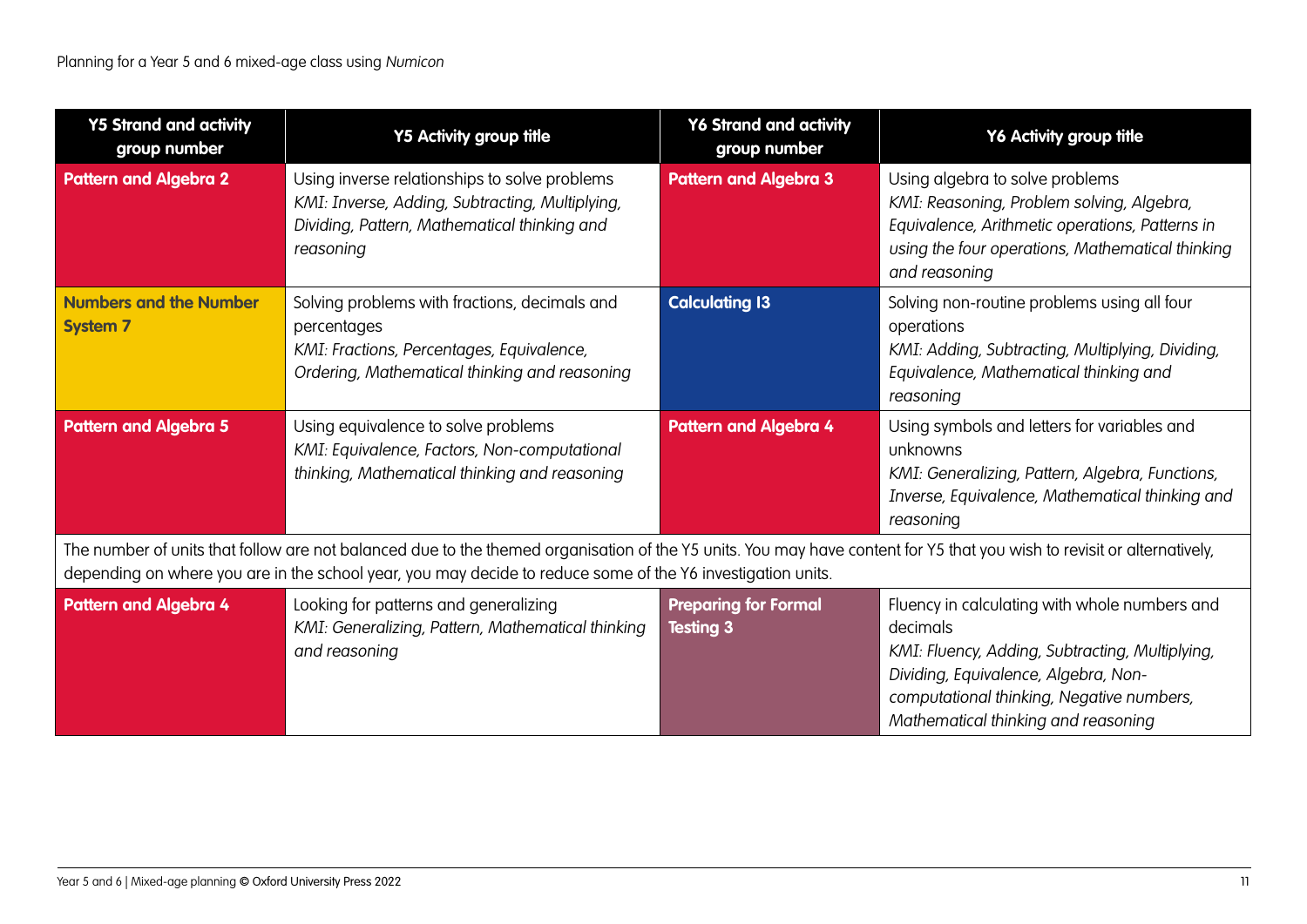| <b>Y5 Strand and activity</b><br>group number | <b>Y5 Activity group title</b>                                                                                                                       | <b>Y6 Strand and activity</b><br>group number   | Y6 Activity group title                                                                                                                                                                                                                                   |
|-----------------------------------------------|------------------------------------------------------------------------------------------------------------------------------------------------------|-------------------------------------------------|-----------------------------------------------------------------------------------------------------------------------------------------------------------------------------------------------------------------------------------------------------------|
| <b>Calculating 16</b>                         | Solving problems involving several steps<br>KMI: Adding, Subtracting, Multiplying, Dividing,<br>Equivalence, Mathematical thinking and<br>reasoning  | <b>Preparing for Formal</b><br><b>Testing 4</b> | Fluency in calculating with fractions and decimals<br>KMI: Fluency, Adding, Subtracting, Multiplying,<br>Dividing, Equivalence, Algebra, Non-<br>computational thinking, Fractions, Decimals,<br>Negative numbers, Mathematical thinking and<br>reasoning |
| <b>Pattern and Algebra 6</b>                  | Logic and reasoning<br>KMI: Generalizing, Pattern, Mathematical thinking<br>and reasoning                                                            | <b>Preparing for Formal</b><br><b>Testing 5</b> | Preparing to do maths in test conditions<br>KMI: Reasoning, Problem solving, Mathematical<br>thinking and reasoning                                                                                                                                       |
| <b>Measurement 6</b>                          | Scale drawing<br>KMI: Scaling, Equivalence, Ratio, Being logical                                                                                     | <b>NPC Investigating I</b>                      | Making squares<br>KMI: Inverse, Place value, Mathematical thinking<br>and reasoning                                                                                                                                                                       |
| <b>Measurement 7</b>                          | Solving problems involving time, money and<br>measures<br>KMI: Volume and capacity, Mass, Standard units,<br>Equivalence, Time, Money, Being logical | <b>NPC Investigating 2</b>                      | What did I do?<br>KMI: Fractions, Decimals, Equivalence,<br>Place value, Factors and multiples, Pattern,<br>Mathematical thinking and reasoning                                                                                                           |
| <b>Measurement I</b>                          | Metric and imperial units<br>KMI: Equivalence, Length and distance, Volume<br>and capacity, Mass, Standard units, Ratio                              | <b>NPC Investigating 3</b>                      | How many ways?<br>KMI: Fractions, Mathematical thinking and<br>reasoning                                                                                                                                                                                  |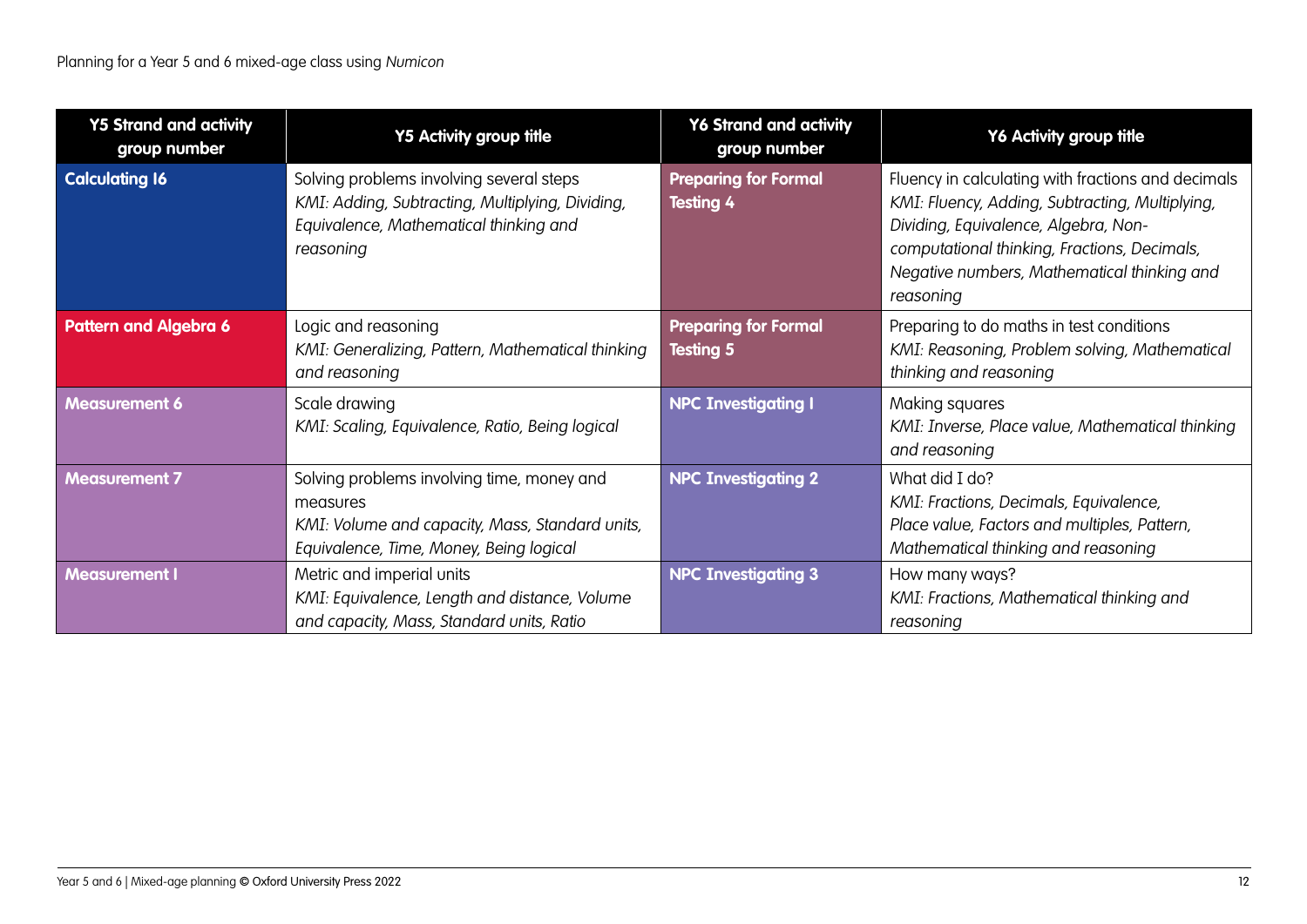| <b>Y5 Strand and activity</b><br>group number | <b>Y5 Activity group title</b> | <b>Y6 Strand and activity</b><br>group number | Y6 Activity group title                                      |
|-----------------------------------------------|--------------------------------|-----------------------------------------------|--------------------------------------------------------------|
|                                               |                                | <b>NPC Investigating 4</b>                    | Decimal patterns                                             |
|                                               |                                |                                               | KMI: Fractions, Decimal fractions, Place value,              |
|                                               |                                |                                               | Equivalence, Pattern, Mathematical thinking and<br>reasoning |
|                                               |                                | <b>NPC Investigating 5</b>                    | Which is the best value?                                     |
|                                               |                                |                                               | KMI: Adding, Subtracting, Multiplicative thinking,           |
|                                               |                                |                                               | Equivalence, Mathematical thinking and<br>reasoning          |
|                                               |                                | <b>NPC Investigating 6</b>                    | An enterprise project                                        |
|                                               |                                |                                               | KMI: Adding, Subtracting, Dividing, Multiplicative           |
|                                               |                                |                                               | thinking, Equivalence, Mathematical thinking and             |
|                                               |                                |                                               | reasoning                                                    |
|                                               |                                | <b>NPC Investigating I</b>                    | Shape shifting                                               |
|                                               |                                |                                               | KMI: Area, Angle, Reflection, Rotation,                      |
|                                               |                                | <b>NPC Investigating 2</b>                    | Communicating<br>Macro maths                                 |
|                                               |                                |                                               | KMI: Scaling, Length and distance, Volume and                |
|                                               |                                |                                               | capacity, Statistics, Communicating                          |
|                                               |                                | <b>NPC Investigating 3</b>                    | Interesting information                                      |
|                                               |                                |                                               | KMI: Angle, Statistics, Volume and capacity,                 |
|                                               |                                |                                               | Scaling, Communicating                                       |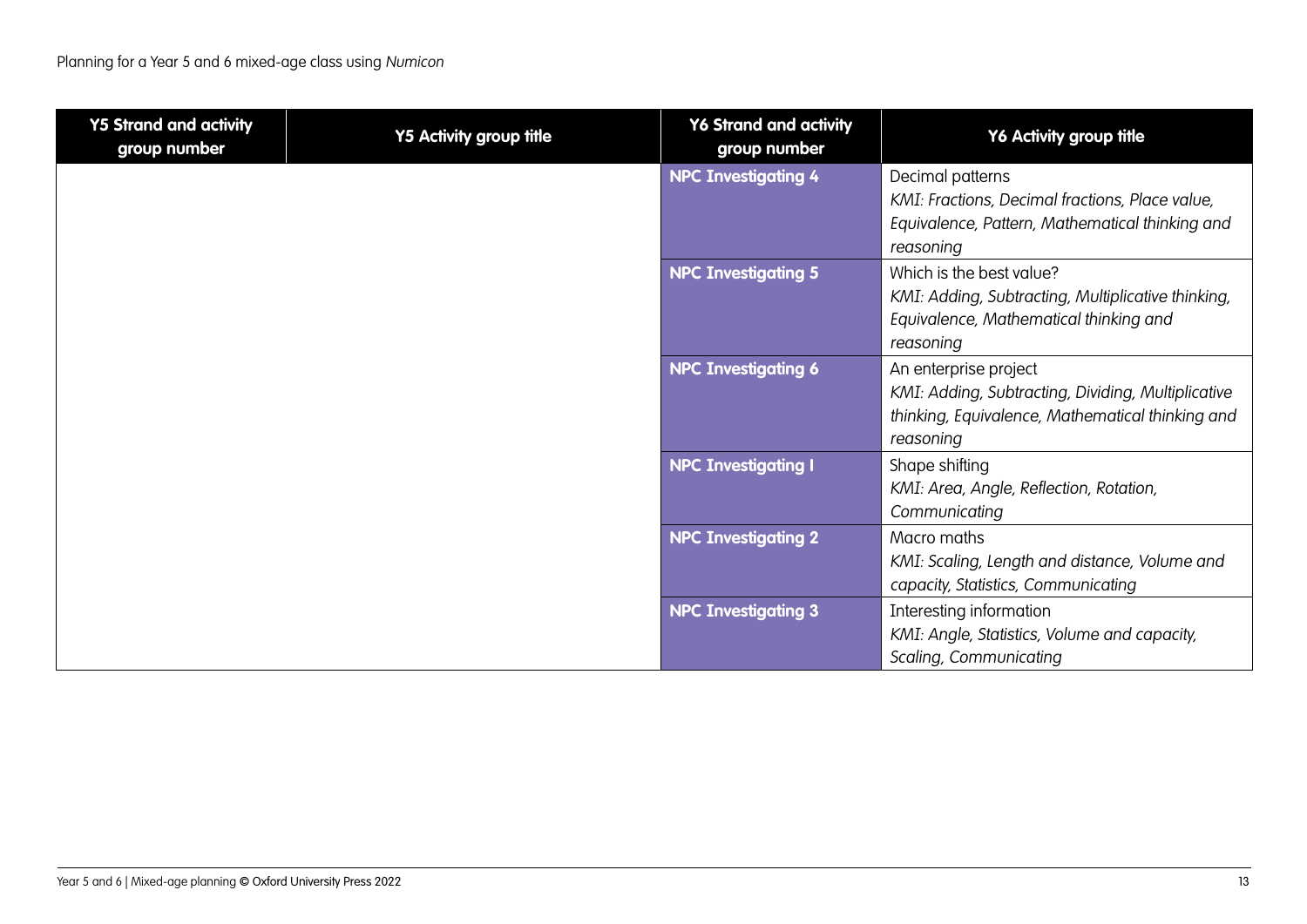### <span id="page-13-0"></span>**Year 5 and Year 6 mixed-age long-term plan (MALTP6)**

Direct links to each set of activities are included in the planning charts below. After logging into your [Numicon Online](https://www.oxfordowl.co.uk/login?active-tab=teachers) subscription, you can then click on any of the links in the planning charts to open those activities in the Online Teaching Handbooks.

Please note that KMI stands for Key Maths Ideas.

| <b>Y5 Strand and activity</b><br>group number        | <b>Y5 Activity group title</b>                                                                                                                                 | <b>Y6 Strand and activity</b><br>group number                          | Y6 Activity group title                                                                                                                                        |
|------------------------------------------------------|----------------------------------------------------------------------------------------------------------------------------------------------------------------|------------------------------------------------------------------------|----------------------------------------------------------------------------------------------------------------------------------------------------------------|
| <b>Getting Started</b>                               | Getting started with apparatus and imagery<br>KMI: Pattern, Adding, Subtracting, Multiplying,<br>Dividing, Place value, Mathematical thinking and<br>reasoning | <b>Getting Started - Y5 unit</b>                                       | Getting started with apparatus and imagery<br>KMI: Pattern, Adding, Subtracting, Multiplying,<br>Dividing, Place value, Mathematical thinking and<br>reasoning |
| <b>Preparing for Formal Testing</b><br>I-Y6 unit     | Self-assessment and choosing imagery<br>KMI: Mathematical thinking and reasoning                                                                               | <b>Preparing for Formal</b><br><b>Testing I</b>                        | Self-assessment and choosing imagery<br>KMI: Mathematical thinking and reasoning                                                                               |
| <b>Preparing for Formal Testing</b><br>$2 - Y6$ unit | Problem solving strategies<br>KMI: Reasoning, Problem solving, Mathematical<br>thinking and reasoning                                                          | <b>Preparing for Formal</b><br><b>Testing 2</b>                        | Problem solving strategies<br>KMI: Reasoning, Problem solving, Mathematical<br>thinking and reasoning                                                          |
| <b>Numbers and the Number</b><br><b>System I</b>     | Working with numbers up to a million<br>KMI: Counting, Place value, Ordering,<br>Mathematical thinking and reasoning                                           | <b>Numbers and the</b><br><b>Number System I Activities</b><br>$I - 3$ | Working with numbers beyond a million KMI:<br>Place value, Ordering, Rounding, Mathematical<br>thinking and reasoning                                          |
| <b>Numbers and the</b><br><b>Number System 2</b>     | Exploring equivalence with fractions<br>KMI: Fractions, Equivalence, Mathematical<br>thinking and reasoning                                                    | <b>Numbers and the</b><br><b>Number System 2</b>                       | Fractions<br>KMI: Fractions, Equivalence, Mathematical<br>thinking and reasoning                                                                               |
| <b>Numbers and the</b><br><b>Number System 3</b>     | Understanding decimals<br>KMI: Fractions, Equivalence, Multiplying (scaling<br>structure), Place value, Mathematical thinking and<br>reasoning                 | <b>Numbers and the</b><br><b>Number System I</b><br><b>Activity 4</b>  | Working with decimals<br>KMI: Place value, Ordering, Rounding,<br>Mathematical thinking and reasoning                                                          |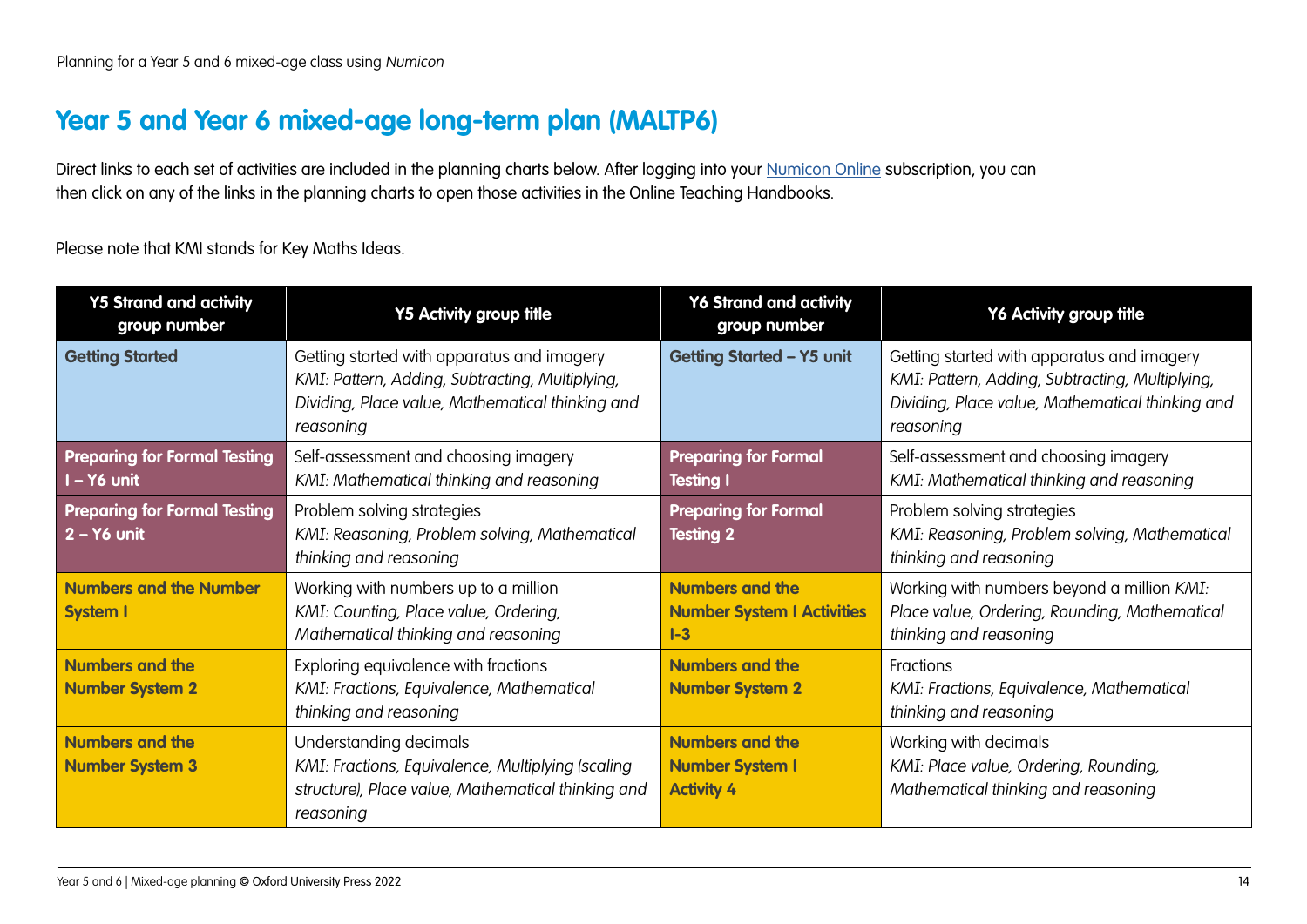| <b>Y5 Strand and activity</b><br>group number    | <b>Y5 Activity group title</b>                                                                                                                           | <b>Y6 Strand and activity</b><br>group number | Y6 Activity group title                                                                                                                                     |
|--------------------------------------------------|----------------------------------------------------------------------------------------------------------------------------------------------------------|-----------------------------------------------|-------------------------------------------------------------------------------------------------------------------------------------------------------------|
| <b>Numbers and the</b><br><b>Number System 3</b> | Understanding decimals<br>KMI: Fractions, Equivalence, Multiplying (scaling<br>structure), Place value, Mathematical thinking and<br>reasoning           | <b>Calculating 8</b>                          | Converting fractions and decimals<br>KMI: Equivalence, Fractions, Place value,<br>Decimals, Multiplicative thinking, Mathematical<br>thinking and reasoning |
| Geometry I                                       | Measuring angles<br>KMI: Angles, Rotation, Equivalence, Invariance,<br>Ordering, Being logical                                                           | <b>Geometry I</b>                             | 2D shapes and angles<br>KMI: Angle, Rotation, Statistics, Communicating                                                                                     |
| <b>Calculating 2</b>                             | Strategies for bridging when adding and<br>subtracting mentally<br>KMI: Adding, Subtracting, Fractions, Bridging,<br>Mathematical thinking and reasoning | <b>Calculating I</b><br><b>Activities 4-5</b> | Adding and subtracting large numbers<br>KMI: Counting, Place value, Mathematical<br>thinking and reasoning                                                  |
| <b>Numbers and the</b><br><b>Number System 4</b> | Estimating and rounding<br>KMI: Counting, Place value, Ordering,<br>Mathematical thinking and reasoning                                                  | <b>Calculating 3</b>                          | Estimating, rounding and equivalence<br>KMI: Counting, Place value, Equivalence,<br>Mathematical thinking and reasoning                                     |
| <b>Calculating 3</b>                             | Further strategies for adding and subtracting<br>KMI: Adding, Subtracting, Place value, Pattern,<br>Mathematical thinking and reasoning                  | <b>Calculating 4</b>                          | Column methods for adding and subtracting<br>KMI: Adding, Subtracting, Place value,<br>Equivalence, Mathematical thinking and<br>reasoning                  |
| <b>Numbers and the</b><br><b>Number System 5</b> | Working with negative numbers<br>KMI: Negative numbers, Ordering, Mathematical<br>thinking and reasoning                                                 | <b>Calculating I</b><br><b>Activities I-3</b> | Adding and subtracting negative numbers in<br>context<br>KMI: Counting, Place value, Mathematical<br>thinking and reasoning                                 |
| <b>Geometry 2</b>                                | <b>Transformations</b><br>KMI: Transformation, Reflection, Equivalence,<br>Invariance, Being logical                                                     | <b>Geometry 3</b>                             | Transformations in the four quadrants<br>KMI: Transformation, Translation, Reflection,<br>Invariants, Communicating                                         |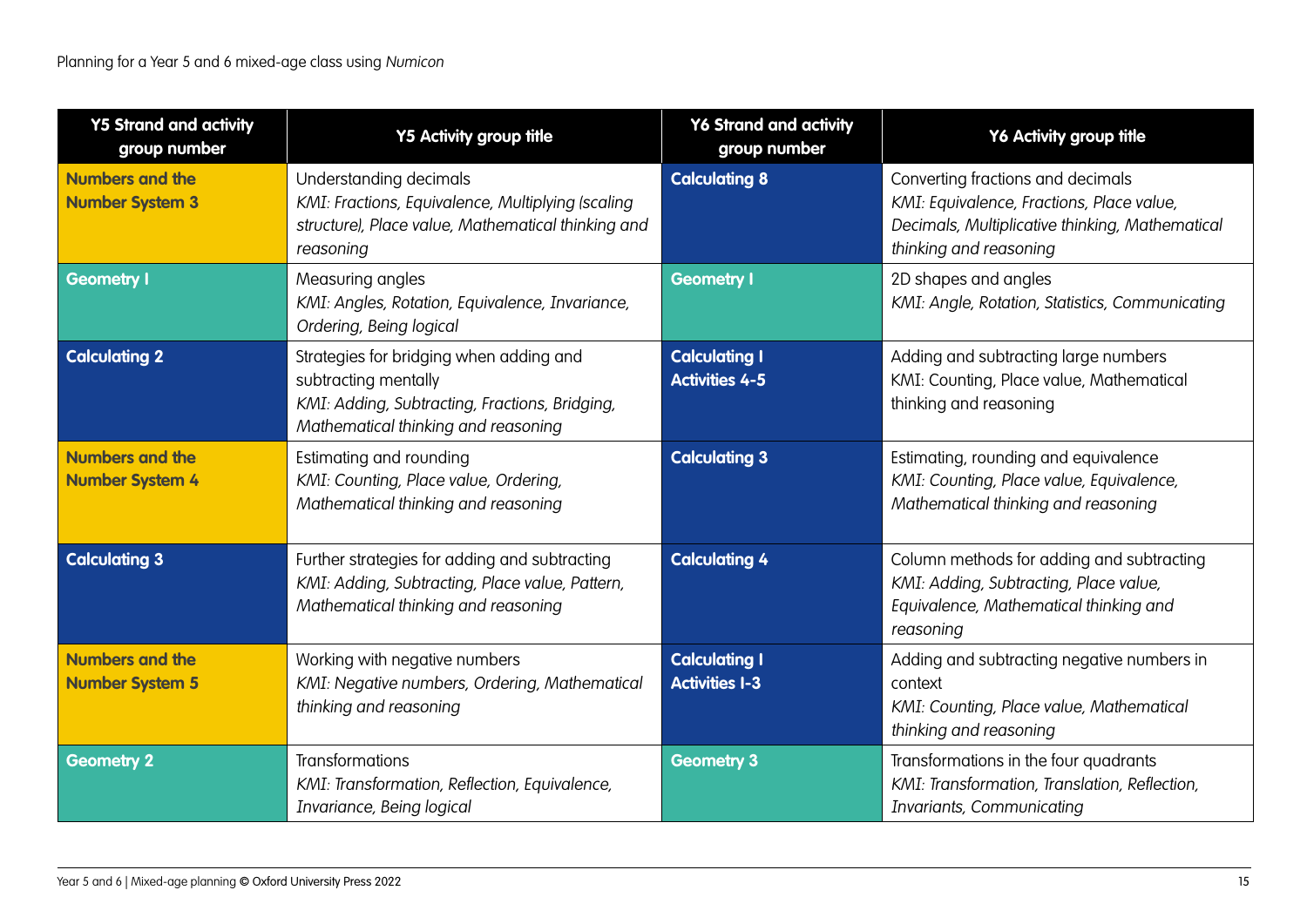| <b>Y5 Strand and activity</b><br>group number | <b>Y5 Activity group title</b>                                                                                                                       | <b>Y6 Strand and activity</b><br>group number | Y6 Activity group title                                                                                                                                                                       |
|-----------------------------------------------|------------------------------------------------------------------------------------------------------------------------------------------------------|-----------------------------------------------|-----------------------------------------------------------------------------------------------------------------------------------------------------------------------------------------------|
| <b>Pattern and Algebra I</b>                  | Exploring sequences and number patterns<br>KMI: Generalizing, Pattern, Mathematical thinking<br>and reasoning                                        | <b>Pattern and Algebra 2</b>                  | Exploring number sequences and relationships<br>KMI: Generalizing, Pattern, Function,<br>Mathematical thinking and reasoning                                                                  |
| <b>Calculating 4</b>                          | Developing fluency with multiplying and dividing<br>KMI: Multiplying, Dividing, Pattern, Fractions,<br>Decimals, Mathematical thinking and reasoning | <b>Calculating 2</b>                          | Multiplying and dividing<br>KMI: Multiplying, Dividing, Equivalence,<br>Mathematical thinking and reasoning                                                                                   |
| <b>Pattern and Algebra 3</b>                  | Properties of number<br>KMI: Generalizing, Pattern, Mathematical thinking<br>and reasoning                                                           | <b>Pattern and Algebra I</b>                  | Multiples, factors and primes<br>KMI: Equivalence, Factors, Multiples, Primes,<br>Composite numbers, Non-computational thinking,<br>Mathematical thinking and reasoning                       |
| <b>Calculating 8</b>                          | Using mental methods for multiplying and dividing<br>KMI: Multiplying, Dividing, Distributive property,<br>Mathematical thinking and reasoning       | <b>Calculating 6</b>                          | Exploring calculations: multi-step non-routine<br>problems and order of operations<br>KMI: Adding, Subtracting, Multiplying, Dividing,<br>Equivalence, Mathematical thinking and<br>reasoning |
| <b>Calculating 12</b>                         | Written methods of multiplying<br>KMI: Multiplying, Distributive property,<br>Mathematical thinking and reasoning                                    | <b>Calculating 9</b>                          | Written column methods of multiplying<br>KMI: Dividing, Place value, Fractions, Equivalence,<br>Mathematical thinking and reasoning                                                           |
| <b>Calculating 13</b>                         | Written methods of dividing<br>KMI: Dividing, Mathematical thinking and<br>reasoning                                                                 | <b>Calculating 10</b>                         | Introducing long written methods of dividing<br>KMI: Multiplying, Place value, Inverse, Decimals,<br>Mathematical thinking and reasoning                                                      |
| <b>Measurement 3</b>                          | Calculating area and perimeter<br>KMI: Area, Length and distance, Being logical                                                                      | <b>Measurement 2</b>                          | Areas of 2D shapes<br>KMI: Transformation, Rotation, Reflection, Area,<br>Communicating                                                                                                       |
| <b>Measurement 5</b>                          | Working with area and perimeter<br>KMI: Area, Length and distance, Being logical                                                                     | <b>Measurement 3</b>                          | 3D shapes - nets and surface area<br>KMI: Area, Communicating, Angle, Working in 2D<br>and 3D                                                                                                 |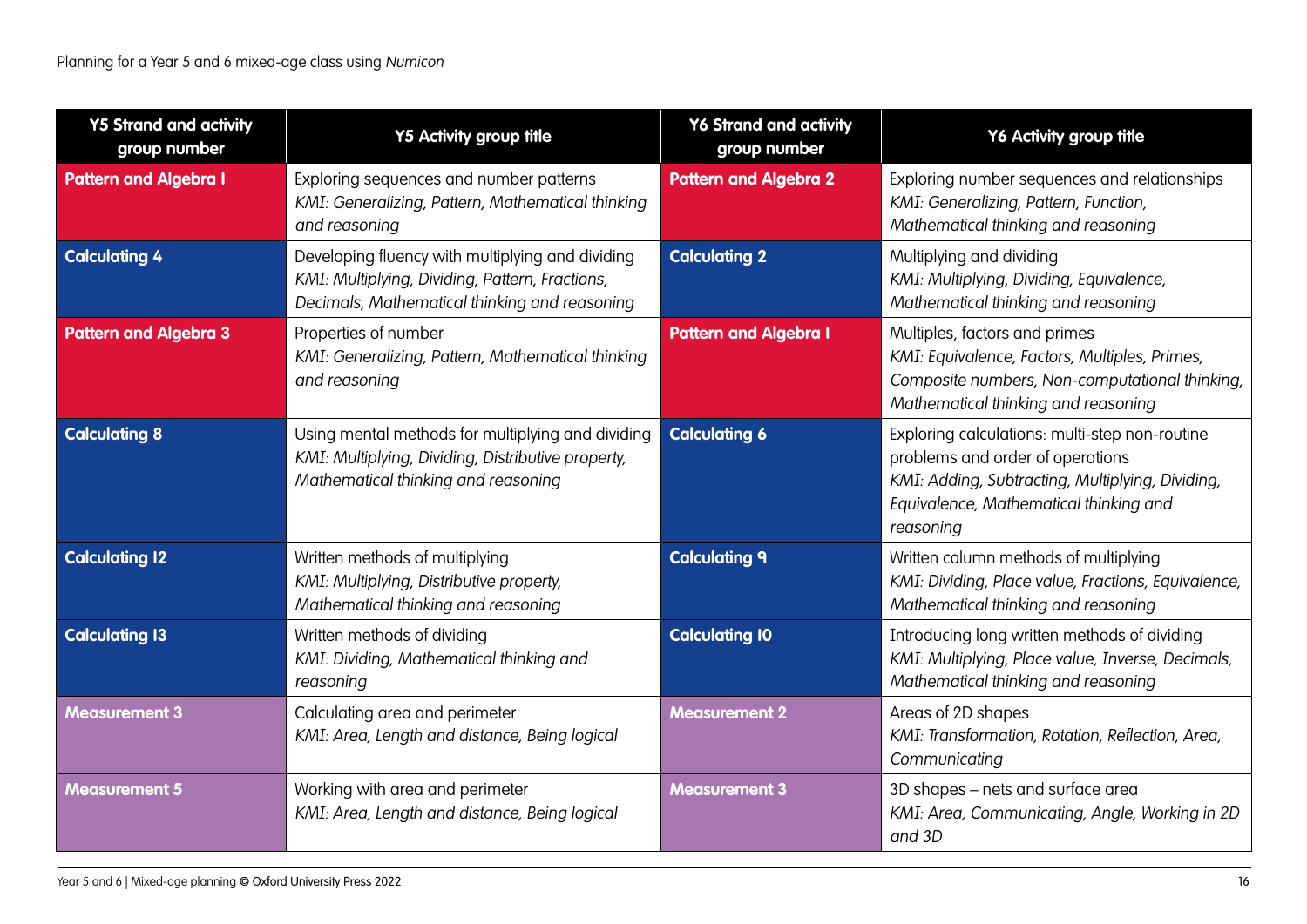| <b>Y5 Strand and activity</b><br>group number | <b>Y5 Activity group title</b>                                                                                                                   | Y6 Strand and activity<br>group number | Y6 Activity group title                                                                                                                          |
|-----------------------------------------------|--------------------------------------------------------------------------------------------------------------------------------------------------|----------------------------------------|--------------------------------------------------------------------------------------------------------------------------------------------------|
| <b>Measurement 4</b>                          | Estimating volume and capacity<br>KMI: Volume and capacity, Working in 2D and 3D,<br>Equivalence, Standard units                                 | <b>Measurement 4</b>                   | Volume and scaling<br>KMI: Length, Area, Volume and capacity, Working<br>in 2D and 3D, Scaling                                                   |
| <b>Geometry 3</b>                             | Exploring angles<br>KMI: Angles, Rotation, /Equivalence, Parts and<br>properties, Classifying, Being logical                                     | <b>Geometry 2</b>                      | Circles<br>KMI: Invariants, Statistics, Scaling                                                                                                  |
| <b>Calculating 10</b>                         | Proportion and ratio<br>KMI: Fractions, Equivalence, Ratio, Multiplicative<br>thinking, Mathematical thinking and reasoning                      | <b>Calculating 7</b>                   | Ratio and proportion<br>KMI: Fractions, Equivalence, Order, Ratio,<br>Multiplicative thinking, Dimension, Mathematical<br>thinking and reasoning |
| <b>Calculating II</b>                         | Percentages<br>KMI: Percentages, Equivalence, Mathematical<br>thinking and reasoning                                                             | <b>Calculating 5</b>                   | Percentages<br>KMI: Multiplicative thinking, Equivalence,<br>Fractions, Ratio and proportion, Mathematical<br>thinking and reasoning             |
| <b>Measurement 2</b>                          | Interpreting charts and graphs<br>KMI: Collecting data, Organizing data,<br>Representing data, Temperature, Time                                 | <b>Measurement I</b>                   | Statistics, charts and graphs<br>KMI: Statistics, Arithmetic mean, Speed                                                                         |
| <b>Calculating 14</b>                         | Calculating fractions of amounts<br>KMI: Fractions, Dividing, Equivalence,<br>Mathematical thinking and reasoning                                | <b>Calculating II</b>                  | Adding and subtracting with fractions<br>KMI: Equivalence, Fractions, Adding, Subtracting,<br>Mathematical thinking and reasoning                |
| <b>Calculating 15</b>                         | Calculating with fractions<br>KMI: Fractions, Equivalence, Adding, Subtracting,<br>Multiplying, Dividing, Mathematical thinking and<br>reasoning | <b>Calculating 12</b>                  | Multiplying and dividing fractions<br>KMI: Multiplying, Dividing, Equivalence, Fractions,<br>Mathematical thinking and reasoning                 |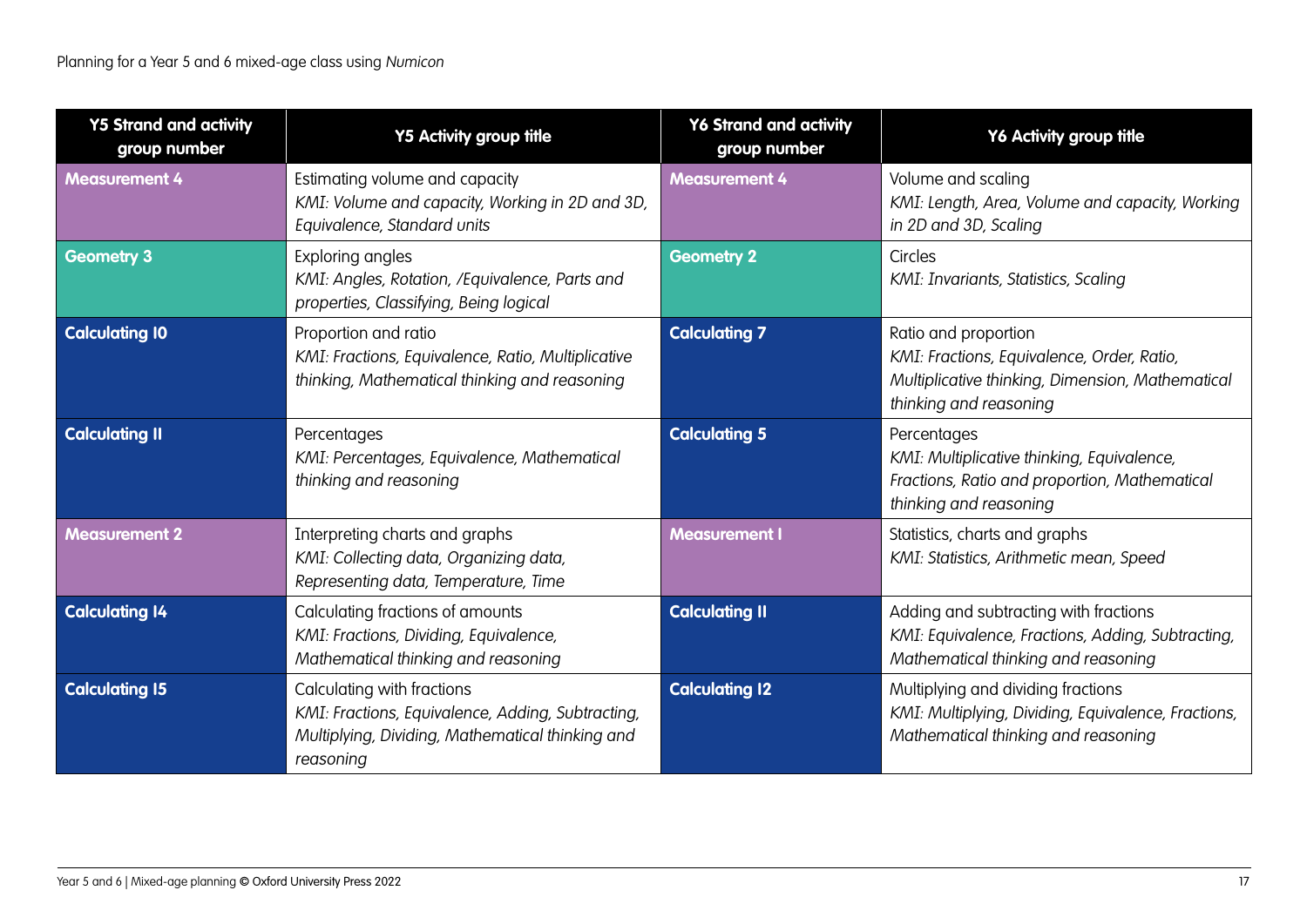| <b>Y5 Strand and activity</b><br>group number    | <b>Y5 Activity group title</b>                                                                                                                                                                  | <b>Y6 Strand and activity</b><br>group number   | Y6 Activity group title                                                                                                                                                                                                                                   |
|--------------------------------------------------|-------------------------------------------------------------------------------------------------------------------------------------------------------------------------------------------------|-------------------------------------------------|-----------------------------------------------------------------------------------------------------------------------------------------------------------------------------------------------------------------------------------------------------------|
| <b>Pattern and Algebra 2</b>                     | Using inverse relationships to solve problems<br>KMI: Inverse, Adding, Subtracting, Multiplying,<br>Dividing, Pattern, Mathematical thinking and<br>reasoning                                   | <b>Pattern and Algebra 3</b>                    | Using algebra to solve problems<br>KMI: Reasoning, Problem solving, Algebra,<br>Equivalence, Arithmetic operations, Patterns in<br>using the four operations, Mathematical thinking<br>and reasoning                                                      |
| <b>Numbers and the</b><br><b>Number System 7</b> | Solving problems with fractions, decimals and<br>percentages<br>KMI: Fractions, Percentages, Equivalence,<br>Ordering, Mathematical thinking and reasoning                                      | <b>Calculating 13</b>                           | Solving non-routine problems using all four<br>operations<br>KMI: Adding, Subtracting, Multiplying, Dividing,<br>Equivalence, Mathematical thinking and<br>reasoning                                                                                      |
| <b>Pattern and Algebra 5</b>                     | Using equivalence to solve problems<br>KMI: Equivalence, Factors, Non-computational<br>thinking, Mathematical thinking and reasoning                                                            | <b>Pattern and Algebra 4</b>                    | Using symbols and letters for variables and<br>unknowns<br>KMI: Generalizing, Pattern, Algebra, Functions,<br>Inverse, Equivalence, Mathematical thinking and<br>reasoning                                                                                |
| <b>Calculating I</b>                             | Developing fluency with adding and subtracting<br>calculations and understanding inverse<br>relationships<br>KMI: Adding, Subtracting, Inverse, Pattern,<br>Mathematical thinking and reasoning | <b>Preparing for Formal</b><br><b>Testing 3</b> | Fluency in calculating with whole numbers and<br>decimals<br>KMI: Fluency, Adding, Subtracting, Multiplying,<br>Dividing, Equivalence, Algebra, Non-<br>computational thinking, Negative numbers,<br>Mathematical thinking and reasoning                  |
| <b>Numbers and the</b><br><b>Number System 6</b> | Comparing and ordering fractions<br>KMI: Fractions, Equivalence, Ordering,<br>Mathematical thinking and reasoning                                                                               | <b>Preparing for Formal</b><br><b>Testing 4</b> | Fluency in calculating with fractions and decimals<br>KMI: Fluency, Adding, Subtracting, Multiplying,<br>Dividing, Equivalence, Algebra, Non-<br>computational thinking, Fractions, Decimals,<br>Negative numbers, Mathematical thinking and<br>reasoning |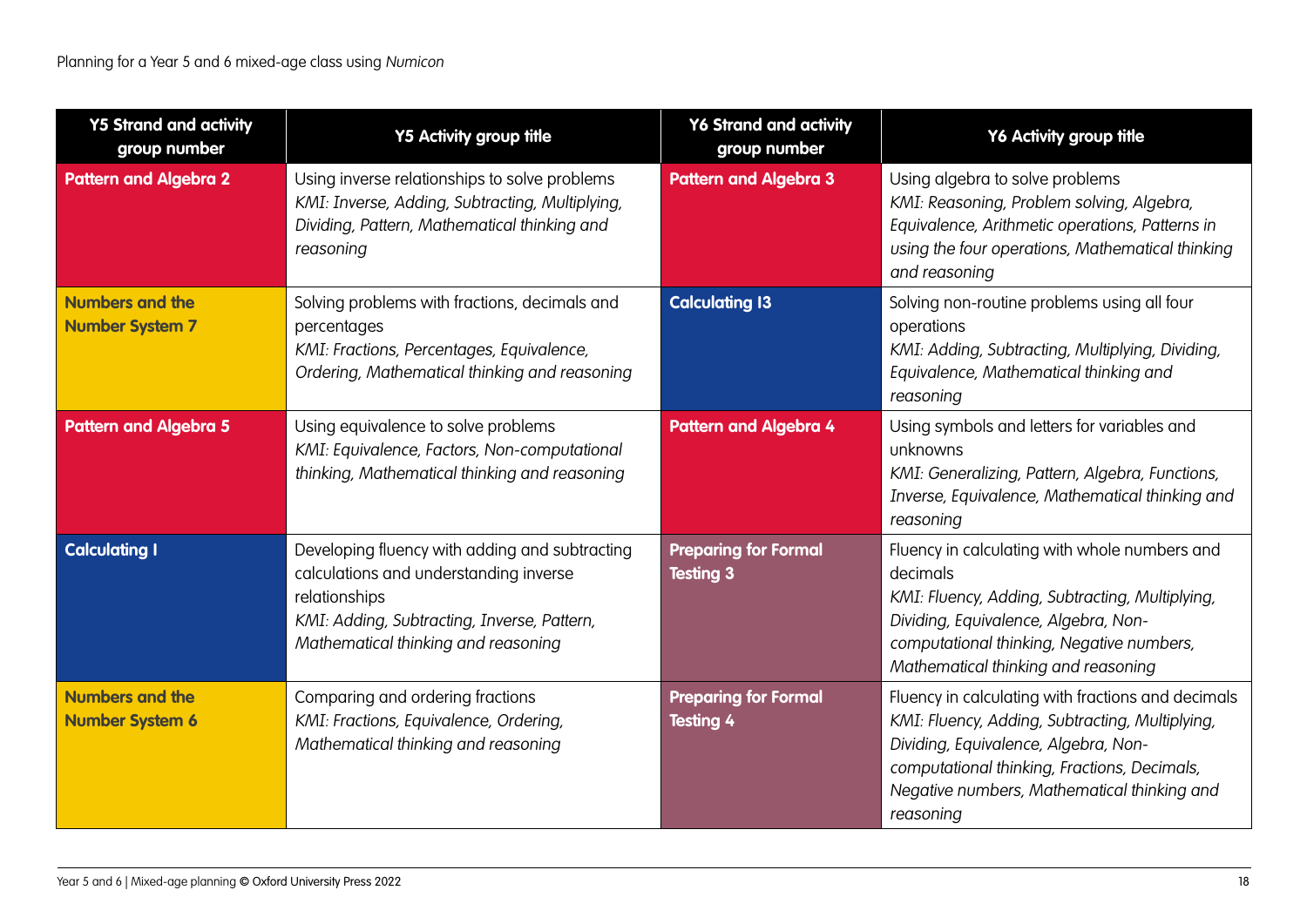| <b>Y5 Strand and activity</b><br>group number | <b>Y5 Activity group title</b>                                                                                                                      | <b>Y6 Strand and activity</b><br>group number   | Y6 Activity group title                                                                                                                         |
|-----------------------------------------------|-----------------------------------------------------------------------------------------------------------------------------------------------------|-------------------------------------------------|-------------------------------------------------------------------------------------------------------------------------------------------------|
| <b>Calculating 5</b>                          | Written methods of adding<br>KMI: Adding, Place value, Decimals, Mathematical<br>thinking and reasoning                                             | <b>Preparing for Formal</b><br><b>Testing 5</b> | Preparing to do maths in test conditions<br>KMI: Reasoning, Problem solving, Mathematical<br>thinking and reasoning                             |
| <b>Calculating 6</b>                          | Written methods of subtracting<br>KMI: Subtracting, Place value, Decimals,<br>Mathematical thinking and reasoning                                   | <b>NPC Investigating I</b>                      | Making squares<br>KMI: Inverse, Place value, Mathematical thinking<br>and reasoning                                                             |
| <b>Calculating 7</b>                          | Multiplying and dividing by 10, 100 and 1000<br>KMI: Multiplying, Dividing, Pattern, Place value,<br>Decimals, Mathematical thinking and reasoning  | <b>NPC Investigating 2</b>                      | What did I do?<br>KMI: Fractions, Decimals, Equivalence,<br>Place value, Factors and multiples, Pattern,<br>Mathematical thinking and reasoning |
| <b>Calculating 9</b>                          | Division with remainders<br>KMI: Dividing, Pattern, Place value, Fractions,<br>Decimals, Mathematical thinking and reasoning                        | <b>NPC Investigating 3</b>                      | How many ways?<br>KMI: Fractions, Mathematical thinking and<br>reasoning                                                                        |
| <b>Pattern and Algebra 4</b>                  | Looking for patterns and generalizing<br>KMI: Generalizing, Pattern, Mathematical thinking<br>and reasoning                                         | <b>NPC Investigating 4</b>                      | Decimal patterns<br>KMI: Fractions, Decimal fractions, Place value,<br>Equivalence, Pattern, Mathematical thinking and<br>reasoning             |
| <b>Calculating 16</b>                         | Solving problems involving several steps<br>KMI: Adding, Subtracting, Multiplying, Dividing,<br>Equivalence, Mathematical thinking and<br>reasoning | <b>NPC Investigating 5</b>                      | Which is the best value?<br>KMI: Adding, Subtracting, Multiplicative thinking,<br>Equivalence, Mathematical thinking and<br>reasoning           |
| <b>Pattern and Algebra 6</b>                  | Logic and reasoning<br>KMI: Generalizing, Pattern, Mathematical thinking<br>and reasoning                                                           | <b>NPC Investigating 6</b>                      | An enterprise project<br>KMI: Adding, Subtracting, Dividing, Multiplicative<br>thinking, Equivalence, Mathematical thinking and<br>reasoning    |